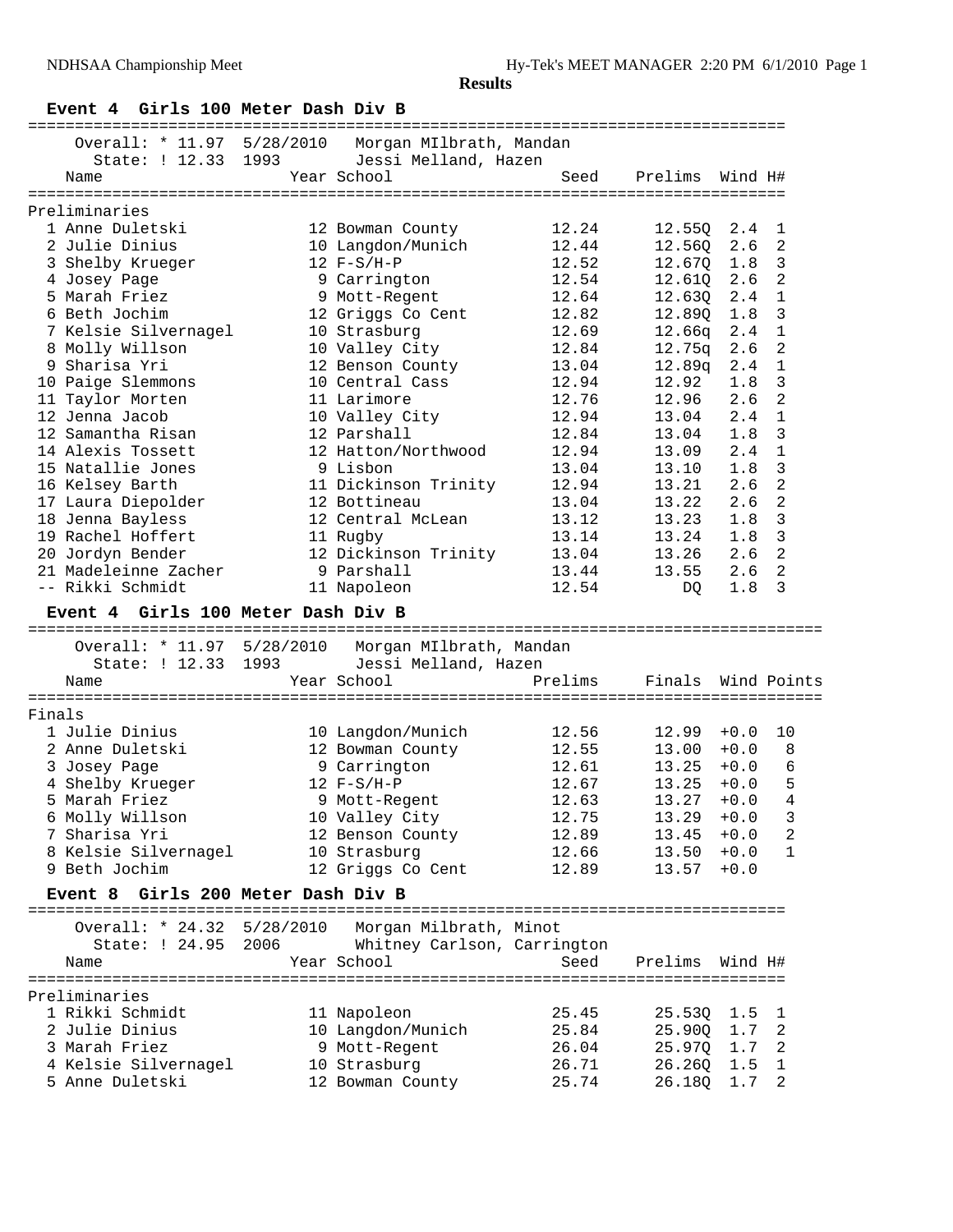|        | $\ldots$ . Event 8                  |           | Girls 200 Meter Dash Div B                        |         |                    |                  |                          |
|--------|-------------------------------------|-----------|---------------------------------------------------|---------|--------------------|------------------|--------------------------|
|        | 6 Andrea Jirges                     |           | 10 Dickinson Trinity                              | 25.94   | 26.370             | 1.5              | $\overline{\phantom{0}}$ |
|        | 7 Shelby Krueger                    |           | $12 F-S/H-P$                                      | 26.20   | 26.35q             | 1.7              | 2                        |
|        | 8 Josey Page                        |           | 9 Carrington                                      | 25.94   | 26.48q             | 1.5              | $\mathbf{1}$             |
|        | 9 Alexis Tossett                    |           | 12 Hatton/Northwood                               | 26.65   | 26.70q             | 1.5              | $\mathbf{1}$             |
|        | 10 Hailee Depute                    |           | 7 Mls-Mohall                                      | 26.84   | 26.74              | 1.7              | 2                        |
|        | 11 Paige Slemmons                   |           | 10 Central Cass                                   | 27.64   | 27.06              | 1.5              | 1                        |
|        | 12 Sharisa Yri                      |           | 12 Benson County                                  | 26.74   | 27.11              | 1.7              | 2                        |
|        | 13 Samantha Risan                   |           | 12 Parshall                                       | 26.84   | 27.26              | 1.5              | 1                        |
|        | 14 Whitney Page                     |           | 10 Bottineau                                      | 26.84   | 27.29              | 1.5              | 1                        |
|        | 15 Kaitlin Ost                      |           | 10 Edgeley/Kulm                                   | 27.12   | 27.33              | 1.7              | 2                        |
|        | 16 Shaunessy Dauwalder              |           | 10 Stanley/Powers Lake                            | 27.34   | 27.66              | 1.5              | 1                        |
|        | 17 Beth Jochim                      |           | 12 Griggs Co Cent                                 | 26.75   | 28.28              | 1.7              | 2                        |
|        |                                     |           |                                                   |         |                    |                  |                          |
|        | Event 8 Girls 200 Meter Dash Div B  |           |                                                   |         |                    |                  |                          |
|        |                                     |           | Overall: * 24.32 5/28/2010 Morgan Milbrath, Minot |         |                    |                  |                          |
|        | State: ! 24.95                      | 2006      | Whitney Carlson, Carrington                       |         |                    |                  |                          |
|        | Name                                |           | Year School                                       | Prelims | Finals Wind Points |                  |                          |
|        |                                     |           |                                                   |         |                    |                  |                          |
| Finals |                                     |           |                                                   |         |                    |                  |                          |
|        | 1 Rikki Schmidt                     |           | 11 Napoleon                                       | 25.53   | 26.81              | $+0.0$           | 10                       |
|        | 2 Marah Friez                       |           | 9 Mott-Regent                                     | 25.97   | 27.30              | $+0.0$           | 8                        |
|        | 3 Andrea Jirges                     |           | 10 Dickinson Trinity                              | 26.37   | 27.37              | $+0.0$           | 6                        |
|        | 4 Julie Dinius                      |           | 10 Langdon/Munich                                 | 25.90   | 27.43              | $+0.0$           | 5                        |
|        | 5 Josey Page                        |           | 9 Carrington                                      | 26.48   | 27.62              | $+0.0$           | 4                        |
|        | 6 Shelby Krueger                    |           | $12 F-S/H-P$                                      | 26.35   | 27.65              | $+0.0$           | 3                        |
|        | 7 Kelsie Silvernagel                |           | 10 Strasburg                                      | 26.26   | 27.89              | $+0.0$           | 2                        |
|        | 8 Alexis Tossett                    |           | 12 Hatton/Northwood                               | 26.70   | 28.03              | $+0.0$           | $\mathbf{1}$             |
|        | 9 Anne Duletski                     |           | 12 Bowman County                                  | 26.18   | 28.21              | $+0.0$           |                          |
|        | Event 12 Girls 400 Meter Dash Div B |           |                                                   |         |                    |                  |                          |
|        |                                     |           |                                                   |         |                    |                  |                          |
|        | Overall: * 55.10                    | 5/22/2009 | Laura Roesler, Fargo South                        |         |                    |                  |                          |
|        | State: ! 56.58                      | 1999      | Kinsey Coles, Hillsboro                           |         |                    |                  |                          |
|        | Name                                |           | Year School                                       | Seed    | Prelims            | H#               |                          |
|        |                                     |           |                                                   |         |                    |                  |                          |
|        | Preliminaries<br>1 Rikki Schmidt    |           |                                                   |         |                    |                  |                          |
|        | 2 Alexis Woods                      |           | 11 Napoleon                                       | 58.54   | 57.79Q             | 1                |                          |
|        |                                     |           | 8 Parshall                                        | 59.56   | 59.78Q             | 2                |                          |
|        | 3 Sierra Martinez                   |           | 9 Kindred                                         | 1:00.94 | 1:01.000           | $\mathbf 1$      |                          |
|        | 4 Shaunessy Dauwalder               |           | 10 Stanley/Powers Lake 1:01.64                    |         | 1:01.59Q           | $\boldsymbol{2}$ |                          |
|        | 5 Chelsy Klein                      |           | 11 Bishop Ryan                                    | 1:01.74 | 1:01.29Q           | 1                |                          |
|        | 6 Julie Dinius                      |           | 10 Langdon/Munich                                 | 1:00.84 | 1:01.72Q           | 2                |                          |
|        | 7 Courtney Heupel                   |           |                                                   |         |                    |                  |                          |
|        |                                     |           | 8 Central Prairie                                 | 1:01.24 | 1:01.36q           | 1                |                          |
|        | 8 Erika Olson                       |           | 10 Bowman County                                  | 1:01.37 | 1:02.12q           | 2                |                          |
|        | 9 Ashley Brodehl                    |           | 10 Surrey                                         | 1:01.74 | 1:02.44q           | 2                |                          |
|        | 10 Hailey Longtin                   |           | 12 North Border                                   | 1:02.34 | 1:02.71            | 2                |                          |
|        | 11 Nicole Warren                    |           | 9 Oakes                                           | 1:04.94 | 1:03.49            | 1                |                          |
|        | 12 Brenna Carpenter                 |           | 10 North Border                                   | 1:02.64 | 1:03.53            | 1                |                          |
|        | 13 Tschida Johnson                  |           | 8 Grant County                                    | 1:05.40 | 1:03.54            | 2                |                          |
|        | 14 Brandi Mantz                     |           | 11 Hazen                                          | 1:05.23 | 1:03.66            | 1                |                          |
|        | 15 Kade Ross                        |           | 10 Watford City                                   | 1:03.74 | 1:04.66            | 2                |                          |
|        | 16 Brandy Schimelfenig              |           | 12 Nrs/Wc                                         | 1:03.24 | 1:05.55            | 1                |                          |
|        | 17 Jane'a Gregory<br>-- Anna Fuka   |           | 10 South Border<br>12 Milnor/Wynd/Lidg            | 1:04.92 | 1:07.00            | 2                |                          |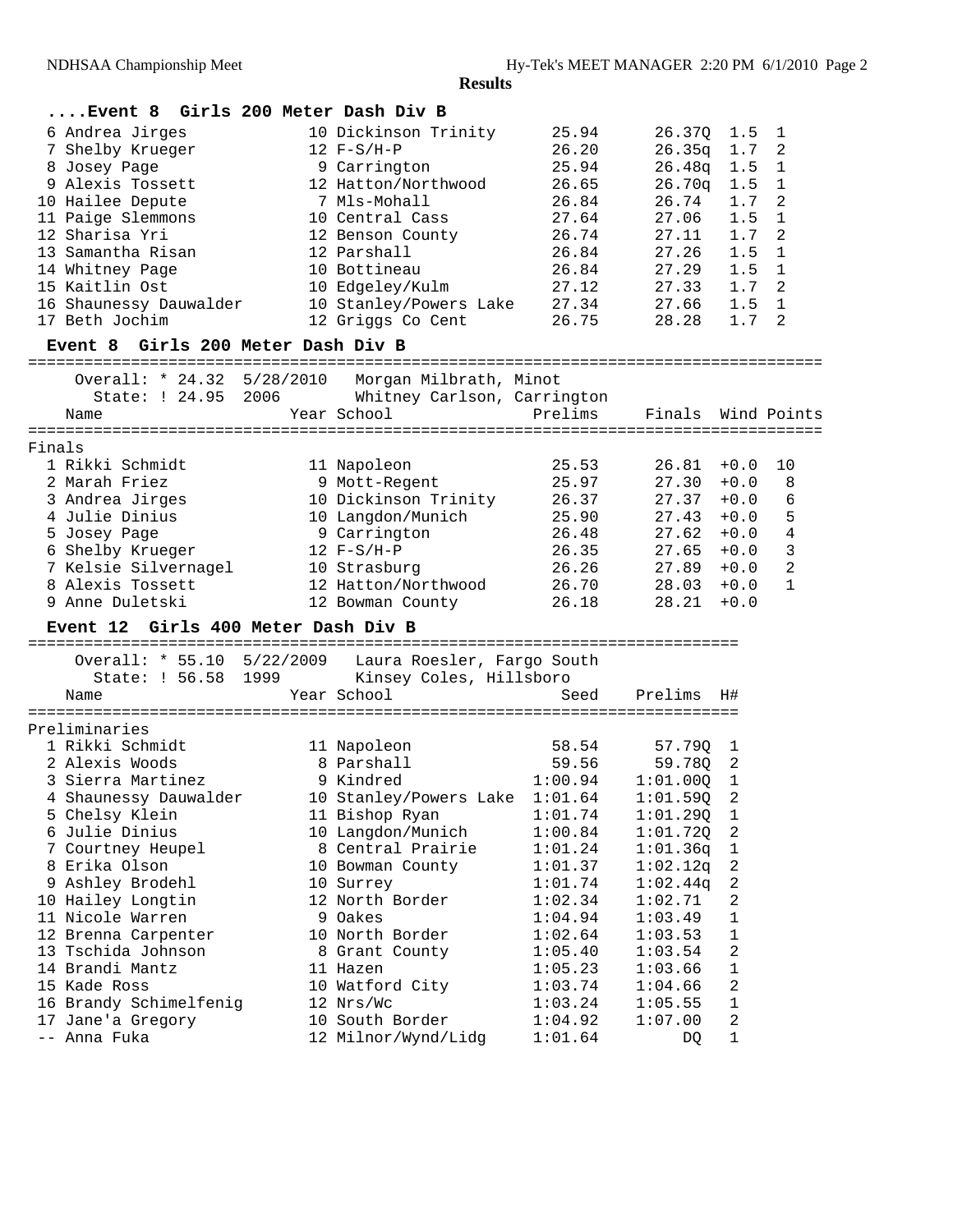# **Event 12 Girls 400 Meter Dash Div B**

|        | ==============================                |      |                                                                                  |         | :================================ |                |
|--------|-----------------------------------------------|------|----------------------------------------------------------------------------------|---------|-----------------------------------|----------------|
|        | State: ! 56.58 1999                           |      | Overall: * 55.10 5/22/2009 Laura Roesler, Fargo South<br>Kinsey Coles, Hillsboro |         |                                   |                |
|        | Name                                          |      | Year School                                                                      | Prelims | Finals                            | Points         |
|        |                                               |      |                                                                                  |         |                                   |                |
| Finals |                                               |      |                                                                                  |         |                                   |                |
|        | 1 Rikki Schmidt                               |      | 11 Napoleon                                                                      | 57.79   | 57.68                             | 10             |
|        | 2 Alexis Woods                                |      | 8 Parshall                                                                       | 59.78   | 58.93                             | 8              |
|        | 3 Sierra Martinez                             |      | 9 Kindred                                                                        | 1:01.00 | 1:00.61                           | 6              |
|        | 4 Courtney Heupel                             |      | 8 Central Prairie                                                                | 1:01.36 | 1:00.94                           | 5              |
|        | 5 Shaunessy Dauwalder                         |      | 10 Stanley/Powers Lake                                                           | 1:01.59 | 1:01.01                           | $\overline{4}$ |
|        | 6 Julie Dinius                                |      | 10 Langdon/Munich                                                                | 1:01.72 | 1:01.28                           | 3              |
|        | 7 Chelsy Klein                                |      | 11 Bishop Ryan                                                                   | 1:01.29 | 1:01.42                           | $\overline{a}$ |
|        | 8 Erika Olson                                 |      | 10 Bowman County                                                                 | 1:02.12 | 1:01.81                           | $\mathbf{1}$   |
|        | 9 Ashley Brodehl                              |      | 10 Surrey                                                                        | 1:02.44 | 1:02.29                           |                |
|        | Event 16 Girls 800 Meter Run Div B            |      |                                                                                  |         |                                   |                |
|        | Overall: * 2:10.78 2008                       |      | Laura Roesler, Fargo South                                                       |         |                                   |                |
|        | State: ! 2:13.46 2005                         |      | Christine Bruins, Watford City                                                   |         |                                   |                |
|        | Name                                          |      | Year School                                                                      | Seed    | Finals                            | Points         |
|        |                                               |      |                                                                                  |         |                                   |                |
|        | 1 Brooke Shimek                               |      | 9 Thompson                                                                       | 2:18.54 | 2:20.34                           | 10             |
|        | 2 Erin Leier                                  |      | 12 Benson County                                                                 | 2:23.04 | 2:20.90                           | 8              |
|        | 3 Ashley Sickler                              |      | 12 Dickinson Trinity                                                             | 2:24.81 | 2:23.18                           | 6              |
|        | 4 Ariel Waloch                                |      | 12 North Sarg/Sar C                                                              | 2:22.34 | 2:23.64                           | 5              |
|        | 5 Alyssa Anderson                             |      | 8 Benson County                                                                  | 2:26.24 | 2:25.04                           | $\overline{4}$ |
|        | 6 Sydney Kraft                                |      | 10 Rugby                                                                         | 2:24.84 | 2:25.82                           | $\mathsf 3$    |
|        | 7 Katelynn Engh                               |      | 9 Benson County                                                                  | 2:26.24 | 2:26.07                           | $\overline{2}$ |
|        | 8 Stephanie Deutsch                           |      | 12 Watford City                                                                  | 2:26.24 | 2:26.11                           | $\mathbf{1}$   |
|        | 9 Jayli Fimbres                               |      | 12 New Town                                                                      | 2:26.64 | 2:26.37                           |                |
|        | 10 Brittany Nitschke                          |      | 11 Edgeley/Kulm                                                                  | 2:32.14 | 2:28.13                           |                |
|        | 11 Morgan Beattie                             |      | 11 North Border                                                                  | 2:26.24 | 2:28.76                           |                |
|        | 12 Shanice Lambert                            |      | 12 New Town                                                                      | 2:26.24 | 2:28.96                           |                |
|        | 13 Brittney Klein                             |      | 12 Garrison/Max                                                                  | 2:30.04 | 2:30.30                           |                |
|        | 14 Meg Martin                                 |      | 11 Ellendale                                                                     | 2:36.81 | 2:30.87                           |                |
|        | 15 Hannah Schlecht                            |      | 7 North Sarg/Sar C                                                               | 2:32.74 | 2:31.71                           |                |
|        | 16 Alicia Aune                                |      | 9 Hazen                                                                          | 2:41.85 | 2:31.84                           |                |
|        | 17 Sarah Grimm                                |      | 11 Hazen                                                                         | 2:26.04 | 2:32.08                           |                |
|        | 18 Katelyn Grinsteinner                       |      | 8 Dickinson Trinity                                                              | 2:35.80 | 2:33.38                           |                |
|        | 19 Alexis Woods                               |      | 8 Parshall                                                                       | 2:24.74 | 2:36.52                           |                |
|        | 20 Averi Olson                                |      | 8 Thompson                                                                       | 2:35.10 | 2:37.21                           |                |
|        | Girls 1600 Meter Run Div B<br><b>Event 20</b> |      |                                                                                  |         |                                   |                |
|        | Overall: * 4:44.44                            | 1993 | Becki Wells, Dickinson                                                           |         |                                   |                |
|        | State: ! 4:56.96                              | 2005 | Lindsay Anderson, Benson Count                                                   |         |                                   |                |
|        | Name                                          |      | Year School                                                                      | Seed    | Finals                            | Points         |
|        |                                               |      |                                                                                  |         |                                   | =============  |
|        | 1 Alyssa Anderson                             |      | 8 Benson County                                                                  | 5:13.54 | 5:10.37                           | 10             |
|        | 2 Kara Kuntz                                  |      | 11 Velva/D-A                                                                     | 5:31.54 | 5:17.24                           | 8              |
|        | 3 Erin Leier                                  |      | 12 Benson County                                                                 | 5:27.54 | 5:19.55                           | 6              |
|        | 4 Sydney Kraft                                |      | 10 Rugby                                                                         | 5:28.94 | 5:21.75                           | 5              |
|        | 5 Sara Schwanke                               |      | 9 Benson County                                                                  | 5:28.04 | 5:23.24                           | $\overline{4}$ |
|        | 6 Sarah Grimm                                 |      | 11 Hazen                                                                         | 5:30.38 | 5:24.12                           | 3              |
| 7.     | Jayli Fimbres                                 |      | 12 New Town                                                                      | 5:30.44 | 5:27.25                           | 2              |
|        | 8 Brooke Shimek                               |      | 9 Thompson                                                                       | 5:28.24 | 5:28.01                           | 1              |
|        | 9 Chandra Yankton                             |      | 8 Dunseith                                                                       | 5:34.03 | 5:34.50                           |                |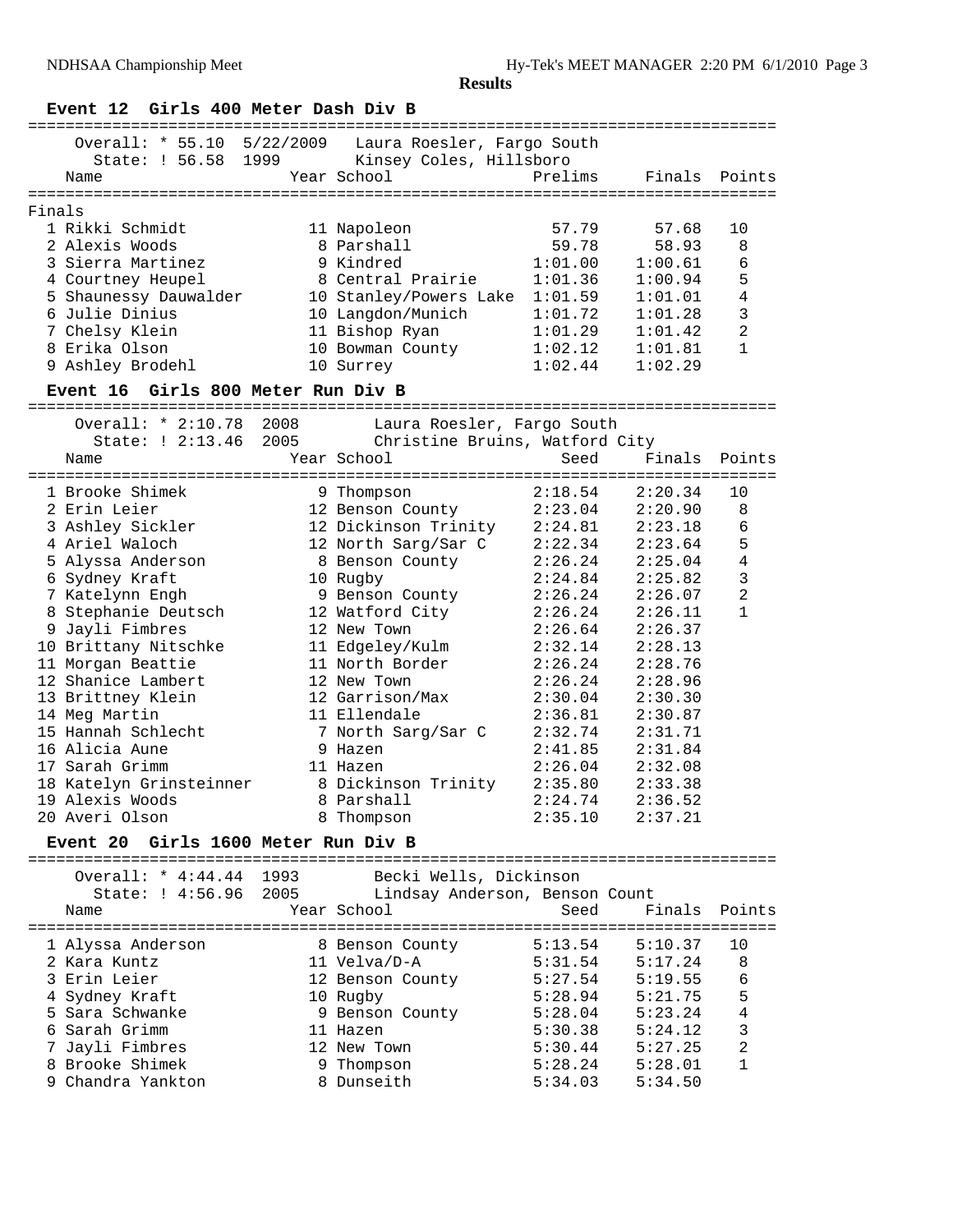Preliminaries

**Results**

## **....Event 20 Girls 1600 Meter Run Div B**

| 10 Averi Olson       | 8 Thompson          | 5:34.94 | 5:36.67 |
|----------------------|---------------------|---------|---------|
| 11 Kelli Pavlicek    | 8 Dickinson Trinity | 5:47.15 | 5:38.00 |
| 12 Mikayla Forness   | 9 Fargo Oak Grove   | 5:52.24 | 5:38.84 |
| 13 Meg Martin        | 11 Ellendale        | 5:43.43 | 5:41.18 |
| 14 Stephanie Deutsch | 12 Watford City     | 5:44.74 | 5:42.21 |
| 15 Taylor Palmer     | $11 F-S/H-P$        | 5:34.84 | 5:44.83 |
| 16 Dailey Garber     | 10 Bishop Ryan      | 5:31.74 | 5:45.02 |
| 17 Morgan Kuntz      | 8 Dickinson Trinity | 5:30.59 | 5:45.06 |
| 18 Laura Lies        | 12 Nrs/Wc           | 5:34.24 | 5:45.23 |
| 19 Tasha Heisler     | 10 Velva/D-A        | 5:27.74 | 5:45.30 |
| 20 Shanice Lambert   | 12 New Town         | 5:26.24 | 5:47.21 |
| 21 Taylor Hartje     | 10 North Border     | 5:48.95 | 5:50.31 |
| 22 Maggie Moen       | $12 F-S/H-P$        | 5:55.27 | 5:54.10 |
| 23 Alicia Aune       | 9 Hazen             | 5:47.81 | 5:54.98 |
| 24 Andrea Johnson    | 9 North Sarg/Sar C  | 6:01.74 | 6:06.98 |

## **Event 24 Girls 3200 Meter Run Div B**

================================================================================

| Overall: * 10:36.95                    | 2004 | Krista Anderson, Benson County |          |          |                |
|----------------------------------------|------|--------------------------------|----------|----------|----------------|
| State: ! 10:36.95                      | 2004 | Krista Anderson, Benson Count  |          |          |                |
| Name                                   |      | Year School                    | Seed     | Finals   | Points         |
| 1 Alyssa Anderson                      |      | 8 Benson County                | 11:21.94 | 11:16.73 | 10             |
| 2 Kara Kuntz                           |      | 11 Velva/D-A                   | 12:07.34 | 11:37.85 | 8              |
| 3 Shanice Lambert                      |      | 12 New Town                    | 12:06.04 | 11:41.63 | $6\,$          |
| 4 Sydney Kraft                         |      | 10 Rugby                       | 11:52.44 | 11:49.43 | 5              |
| 5 Chandra Yankton                      |      | 8 Dunseith                     | 12:02.43 | 12:02.69 | $\overline{4}$ |
| 6 Sarah Grimm                          |      | 11 Hazen                       | 12:05.64 | 12:04.46 | $\mathbf{3}$   |
| 7 Brooke Shimek                        |      | 9 Thompson                     | 11:58.94 | 12:05.97 | $\overline{a}$ |
| 8 Taylor Palmer                        |      | $11 F-S/H-P$                   | 12:44.96 | 12:06.89 | $\mathbf{1}$   |
| 9 Sara Schwanke                        |      | 9 Benson County                | 12:10.44 | 12:07.81 |                |
| 10 Natalie Ley                         |      | 10 Valley City                 | 12:34.35 | 12:13.88 |                |
| 11 Morgan Kuntz                        |      | 8 Dickinson Trinity 11:43.54   |          | 12:14.74 |                |
| 12 Samantha Lawson                     |      | 11 Grant County                | 13:03.39 | 12:19.24 |                |
| 13 Kelli Pavlicek                      |      | 8 Dickinson Trinity 12:41.05   |          | 12:20.20 |                |
| 14 Averi Olson                         |      | 8 Thompson                     | 12:05.54 | 12:20.63 |                |
| 15 Laura Lies                          |      | 12 Nrs/Wc                      | 12:10.94 | 12:25.60 |                |
| 16 Whitney Wilhelmi                    |      | 12 Dickinson Trinity           | 12:49.81 | 12:27.10 |                |
| 17 Mikayla Forness                     |      | 9 Fargo Oak Grove              | 13:12.94 | 12:42.39 |                |
| 18 Cassidy Peterson                    |      | 8 Velva/D-A                    | 13:06.14 | 12:48.19 |                |
| 19 Kelsey Lambrecht                    |      | 12 Williams County             | 13:32.34 | 12:49.56 |                |
| 20 Brittany Liljenquist                |      | 9 Griggs Co Cent               | 12:50.94 | 12:49.77 |                |
| 21 Desiree Wells                       |      | 9 Parshall                     | 13:07.94 | 12:56.18 |                |
| 22 Maddie Bopp                         |      | 12 Oakes                       | 13:25.04 | 13:20.32 |                |
| 23 Elisa Doz                           |      | 12 Hillsboro/CV                | 12:45.24 | 13:23.70 |                |
| 24 Chazlynn Sondrol                    |      | 7 Central McLean               | 13:38.77 | 14:20.88 |                |
| -- Chloe Tweten                        |      | 10 Grafton                     | 12:05.54 | DNF      |                |
| -- Jayli Fimbres                       |      | 12 New Town                    | 11:52.04 | DQ       |                |
| Event 26 Girls 100 Meter Hurdles Div B |      |                                |          |          |                |
| Overall: * 14.33 2005                  |      | Whitney Carlson, Carrington    |          |          |                |
| State: ! 14.33 2005                    |      | Whitney Carlson, Carrington    |          |          |                |
| Name                                   |      | Year School                    | Seed     | Prelims  | Wind H#        |
|                                        |      |                                |          |          |                |

1 Allison Opp 12 Hazen 15.93 15.54Q 0.4 1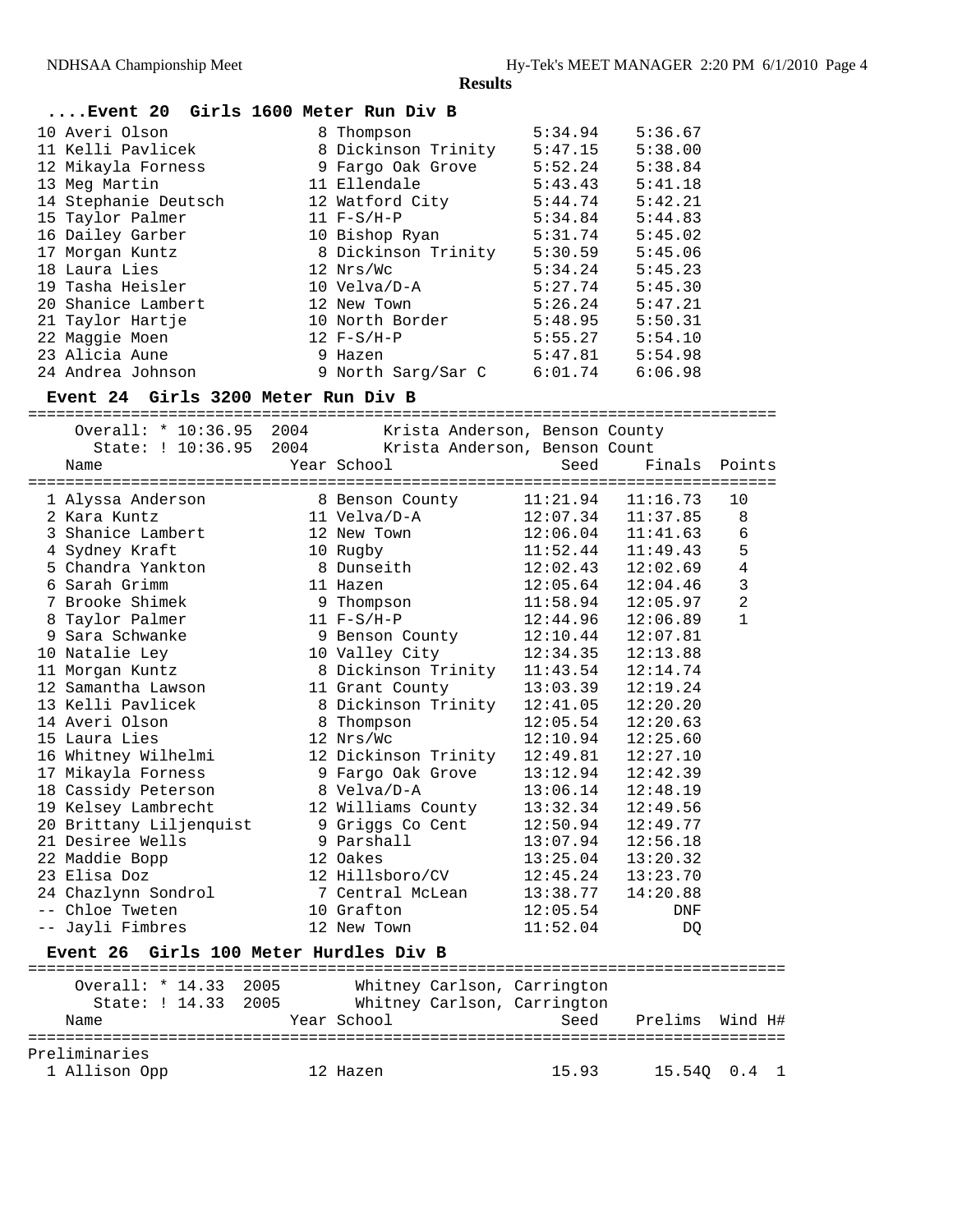#### **....Event 26 Girls 100 Meter Hurdles Div B**

|   | 2 Breaunna Oakland   |    | 11 Hazen              | 15.94 | 15.870             | 2.6 | 2              |
|---|----------------------|----|-----------------------|-------|--------------------|-----|----------------|
|   | 3 DeeAnna Ziegler    |    | 10 Hazen              | 16.46 | 16.070             | 0.9 | 3              |
|   | 4 McKenzie Hart      |    | 10 Langdon/Munich     | 16.44 | 16.360             | 0.4 | $\mathbf{1}$   |
|   | 5 Crystal Hovland    |    | 11 Rugby              | 16.24 | 16.420             | 0.9 | 3              |
|   | 6 Sarah Lorenz       |    | 9 May-Port CG         | 16.63 | 16.430             | 2.6 | 2              |
| 7 | Sam Lako             |    | 12 Northern Cass      | 16.34 | 16.50 <sub>q</sub> | 2.6 | 2              |
|   | 8 Stephanie Quintus  |    | 11 Killdeer           | 16.24 | 16.76a             | 0.9 | 3              |
|   | 9 Hillary Birchem    |    | 12 Lisbon             | 16.64 | 16.80q             | 0.9 | 3              |
|   | 10 Hope Carr         |    | 12 Carrington         | 16.74 | 16.82              | 0.9 | 3              |
|   | 11 SaraLi Petersen   |    | 10 Barnes Co North    | 16.74 | 16.84              | 2.6 | 2              |
|   | 12 Kylie Engebretson |    | 10 Velva/D-A          | 16.74 | 16.87              | 0.4 | $\mathbf{1}$   |
|   | 13 Marti Quale       |    | 11 Watford City       | 16.94 | 16.94              | 0.9 | 3              |
|   | 14 Aubrey Hovland    |    | 9 Rugby               | 16.74 | 16.95              | 0.4 | $\mathbf{1}$   |
|   | 15 Samantha Everson  |    | 12 Griggs Co Cent     | 17.23 | 17.13              | 2.6 | 2              |
|   | 16 Brianna Allex     | 10 | Watford City          | 16.74 | 17.15              | 2.6 | 2              |
|   | 17 Loqyn Bloms       | 11 | Lewis & Clark         | 17.54 | 17.16              | 0.4 | $\mathbf{1}$   |
|   | 18 Jenni Wettstein   |    | 11 Milnor/Wynd/Lidg   | 16.70 | 17.34              | 0.9 | $\mathcal{R}$  |
|   | 19 Tess Kilwien      |    | 11 Hettinger/Scranton | 17.24 | 17.87              | 0.4 | $\overline{1}$ |
|   | 20 Mariah Janqula    |    | 8 Napoleon            | 18.72 | 17.96              | 2.6 | 2              |
|   |                      |    |                       |       |                    |     |                |

#### **Event 26 Girls 100 Meter Hurdles Div B**

===================================================================================== Overall: \* 14.33 2005 Whitney Carlson, Carrington State: ! 14.33 2005 Whitney Carlson, Carrington Name Year School Prelims Finals Wind Points ===================================================================================== Finals 1 Allison Opp 12 Hazen 15.54 16.15 +0.0 10 2 Stephanie Quintus 11 Killdeer 16.76 16.77 +0.0 8 3 Sam Lako 12 Northern Cass 16.50 16.80 +0.0 6 4 Breaunna Oakland 11 Hazen 15.87 16.90 +0.0 5 5 DeeAnna Ziegler 10 Hazen 16.07 16.98 +0.0 4 6 Hillary Birchem 12 Lisbon 16.80 17.29 +0.0 3 7 Crystal Hovland 11 Rugby 16.42 17.38 +0.0 2 8 Sarah Lorenz 9 May-Port CG 16.43 17.41 +0.0 1 9 McKenzie Hart 10 Langdon/Munich 16.36 17.58 +0.0

#### **Event 32 Girls 300 Meter Hurdles Div B**

============================================================================ Overall: \* 42.26 2006 Whitney Carlson, Carrington State: ! 42.26 2006 Whitney Carlson, Carrington Name Seed Prelims H# ============================================================================ Preliminaries 1 Crystal Hovland 11 Rugby 46.74 45.45Q 1 2 Hope Carr 12 Carrington 47.24 47.19Q 2 3 Breaunna Oakland 11 Hazen 47.90 47.66Q 3 4 Allison Opp 12 Hazen 48.60 46.88Q 1 5 Sarah Lorenz 9 May-Port CG 48.65 47.74Q 2 6 Kara Fike 8 Nrs/Wc 48.24 48.07Q 3 7 Marti Quale 11 Watford City 48.84 48.31q 3 8 Samantha Schell 11 Washburn/Wilton 48.34 48.33q 1 9 Natallie Jones 9 Lisbon 51.24 48.53q 1 10 Whitney Boehm 12 Velva/D-A 48.84 48.92 3 11 Jenni Wettstein 11 Milnor/Wynd/Lidg 50.67 49.04 3 12 Logyn Bloms 11 Lewis & Clark 50.54 49.07 3 13 Samantha Heier 12 Williams County 50.14 49.68 1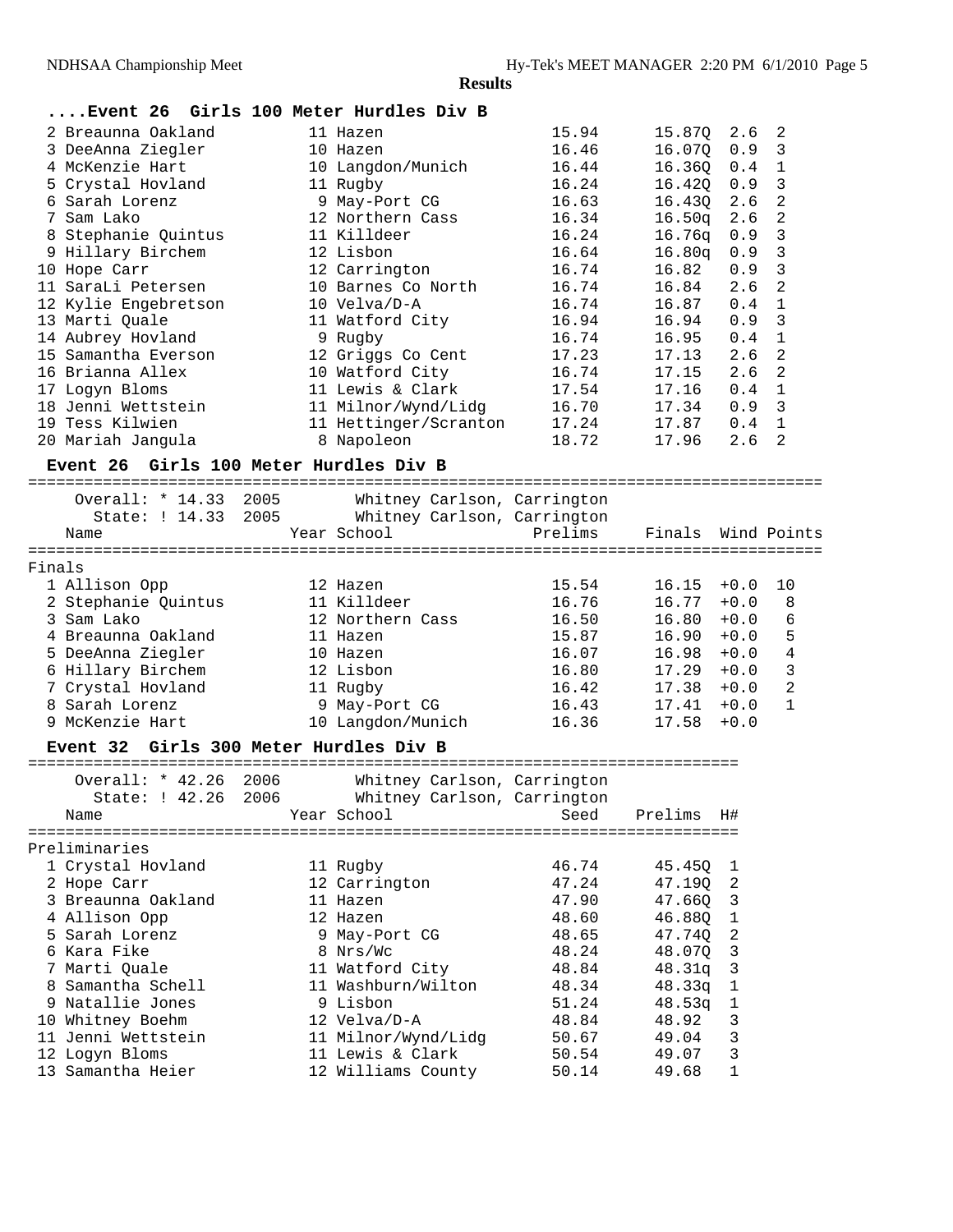|        |                                             |           | Event 32 Girls 300 Meter Hurdles Div B        |                                         |               |                |
|--------|---------------------------------------------|-----------|-----------------------------------------------|-----------------------------------------|---------------|----------------|
|        | 14 Stephanie Quintus                        |           | 11 Killdeer                                   | 49.04                                   | 49.79         | 2              |
|        | 15 Brenna Schmidt                           |           | 9 Napoleon                                    | 50.73                                   | 49.79         | 2              |
|        | 16 Rachel Dryburgh                          |           | 8 Grafton                                     | 49.73                                   | 50.07         | 1              |
|        | 17 Tess Kilwien                             |           | 11 Hettinger/Scranton                         | 50.38                                   | 50.20         | 2              |
|        | 18 McKenzie Hart                            |           | 10 Langdon/Munich                             | 48.24                                   | 51.19         | 2              |
|        | 19 Jackie Sayler                            |           | 12 South Border                               | 50.77                                   | 53.46         | $\mathbf{1}$   |
|        | Event 32 Girls 300 Meter Hurdles Div B      |           |                                               |                                         |               |                |
|        |                                             |           |                                               |                                         |               |                |
|        | Overall: * 42.26 2006                       |           |                                               | Whitney Carlson, Carrington             |               |                |
|        | State: ! 42.26                              |           | 2006 Whitney Carlson, Carrington              |                                         |               |                |
|        | Name                                        |           | Year School                                   | Prelims                                 | Finals Points |                |
|        |                                             |           |                                               |                                         |               |                |
| Finals |                                             |           |                                               | 45.45                                   | 45.83         | 10             |
|        | 1 Crystal Hovland                           |           | 11 Rugby                                      |                                         |               |                |
|        | 2 Hope Carr                                 |           | 12 Carrington                                 | 47.19                                   | 46.27         | 8              |
|        | 3 Breaunna Oakland                          |           | 11 Hazen                                      | 47.66                                   | 46.64         | 6              |
|        | 4 Allison Opp                               |           | 12 Hazen                                      | 46.88                                   | 47.27         | 5              |
|        | 5 Natallie Jones                            |           | 9 Lisbon                                      | 48.53                                   | 47.61         | 4              |
|        | 6 Kara Fike                                 |           | 8 Nrs/Wc                                      | 48.07                                   | 47.89         | 3              |
|        | 7 Sarah Lorenz                              |           | 9 May-Port CG                                 | 47.74                                   | 48.34         | $\overline{2}$ |
|        | 8 Marti Quale                               |           | 11 Watford City                               | 48.31                                   | 48.39         | $\mathbf{1}$   |
|        | 9 Samantha Schell                           |           | 11 Washburn/Wilton                            | 48.33                                   | 49.06         |                |
|        | Event 36                                    |           | Girls 4x100 Meter Relay Div B                 |                                         |               |                |
|        |                                             |           |                                               |                                         |               |                |
|        | Overall: * 48.76                            | 5/28/2010 | Bismarck, Bismarck                            |                                         |               |                |
|        |                                             |           | D Churchill, C Faller, J Puhalla, B Solemsaas |                                         |               |                |
|        | State: ! 50.01                              | 2004      | Carrington, Carrington                        |                                         |               |                |
|        |                                             |           |                                               |                                         |               |                |
|        |                                             |           | A. Friezen, K. Kurtz, A. Friezen, N. Thompson |                                         |               |                |
|        | School                                      |           |                                               | Seed                                    | Prelims       | H#             |
|        |                                             |           |                                               |                                         |               |                |
|        | Preliminaries                               |           |                                               |                                         |               |                |
|        | 1 Bowman County 'A'                         |           |                                               | 51.98                                   | 50.840        | - 3            |
|        | 1) Shelbi McGee 8                           |           |                                               | 2) Olivia Duletski 10                   |               |                |
|        | 3) Erika Olson 10                           |           |                                               | 4) Anne Duletski 12                     |               |                |
|        | 2 Dickinson Trinity                         | ' A '     |                                               | 51.44                                   | 51.37Q 1      |                |
|        | 1) Kelsey Barth 11                          |           |                                               | 2) Ashley Sickler 12                    |               |                |
|        | 3) Jordyn Bender 12                         |           |                                               | 4) Andrea Jirges 10                     |               |                |
|        | 3 Mott-Regent 'A'                           |           |                                               | 51.83                                   | 51.420        | 2              |
|        | 1) McKayla Roll 9                           |           |                                               | 2) Abby Honeyman 8                      |               |                |
|        | 3) Jill Zimmerman 12                        |           |                                               | 4) Marah Friez 9                        |               |                |
|        | 4 Carrington 'A'                            |           |                                               | 51.94                                   | 50.88Q        | - 3            |
|        | 1) Jacey Engelhorn 8                        |           |                                               | 2) Josey Page 9                         |               |                |
|        | 3) Noelle Braaten 11                        |           |                                               | 4) Page Anderson 8                      |               |                |
|        | 5 Rugby 'A'                                 |           |                                               | 52.54                                   | 51.46Q 2      |                |
|        |                                             |           |                                               |                                         |               |                |
|        | 1) Emily Paul 11                            |           |                                               | 2) Emily Stier 7                        |               |                |
|        | 3) Rachel Hoffert 11                        |           |                                               | 4) Crystal Hovland 11<br>52.40          |               |                |
|        | 6 Valley City 'A'                           |           |                                               |                                         | 51.75Q        | $\mathbf{1}$   |
|        | 1) Jenna Jacob 10                           |           |                                               | 2) Mary Faure 11                        |               |                |
|        | 3) Steph Braunagel 12                       |           |                                               | 4) Molly Willson 10                     |               |                |
|        | 7 Bottineau<br>' A '                        |           |                                               | 52.24                                   | $51.55q$ 2    |                |
|        | 1) Laura Diepolder 12                       |           |                                               | 2) Whitney Page 10                      |               |                |
|        | 3) Courtney Gallagher 8                     |           |                                               | 4) Ashleigh Aufforth 10                 |               |                |
|        | ' A '<br>8 Hazen                            |           |                                               | 52.41                                   | 51.84q 1      |                |
|        | 1) Brandi Mantz 11<br>3) DeeAnna Ziegler 10 |           |                                               | 2) Jenna Maas 12<br>4) Morgan Karges 10 |               |                |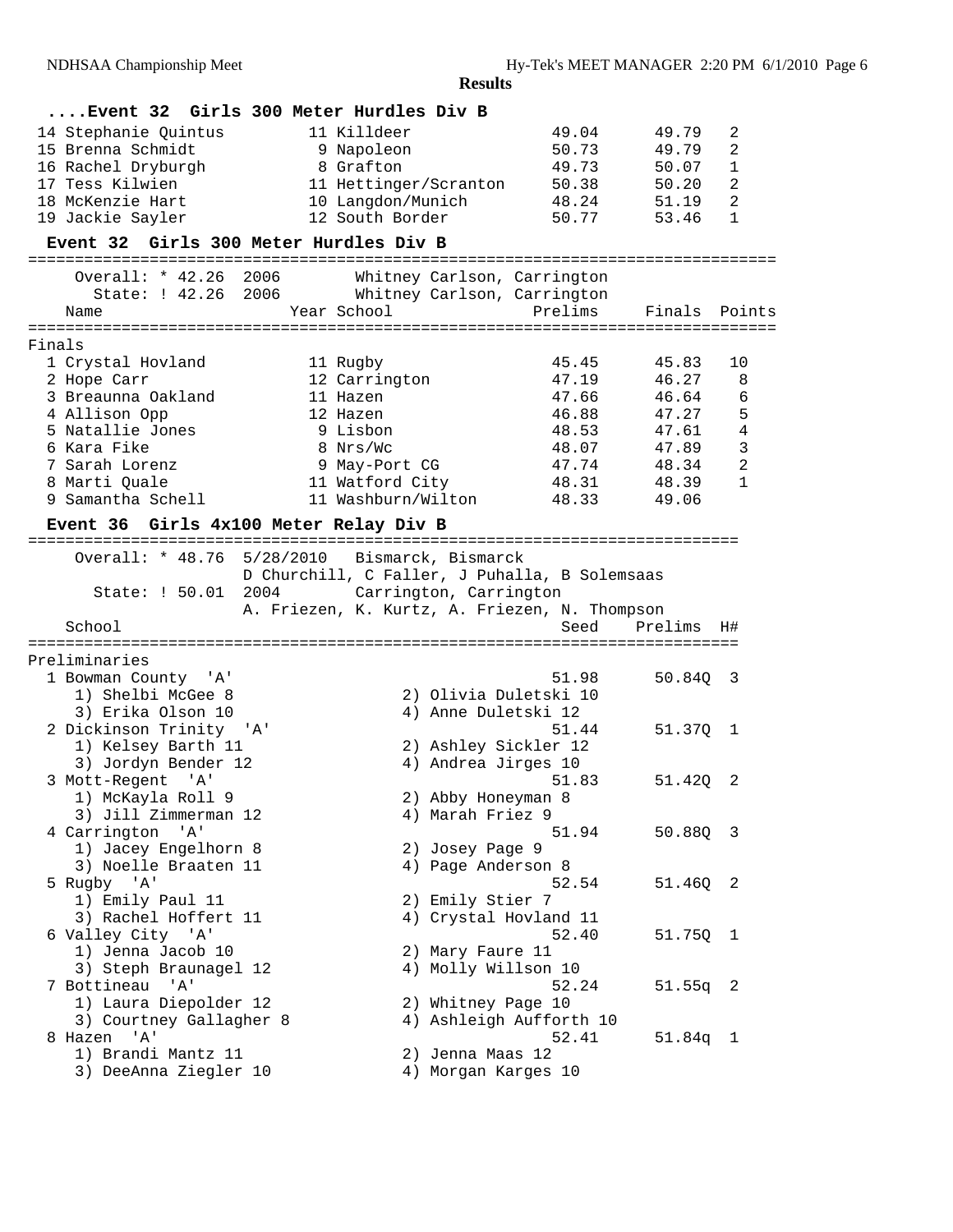## **....Event 36 Girls 4x100 Meter Relay Div B**

| 9 Langdon/Munich 'A'                               | 52.84                    | 52.08q | 2 |
|----------------------------------------------------|--------------------------|--------|---|
| 1) Mercedes Stein 11                               | 2) McKenzie Hart 10      |        |   |
| 3) Abbey Bratten 9                                 | 4) Jaime Lundquist 8     |        |   |
| 10 Larimore<br>' A '                               | 53.39                    | 52.28  | 1 |
| 1) Taylor Morten 11                                | 2) Paige Kadelbach 10    |        |   |
| 3) Jade Meidinger 10                               | 4) Meredith Mutch 8      |        |   |
| 11 Strasburg 'A'                                   | 52.55                    | 52.30  | 3 |
| 1) Kristi Goldade 10                               | 2) Carlene Ternes 12     |        |   |
| 3) Emily Luepke 9                                  | 4) Kelsie Silvernagel 10 |        |   |
| 12 Northern Cass 'A'                               | 52.74                    | 52.54  | 2 |
| 1) Bailey Maddocks 9                               | 2) Erica Hoggarth 8      |        |   |
| 3) Sam Lako 12                                     | 4) Chelsey King 9        |        |   |
| 13 Watford City 'A'                                | 52.98                    | 52.55  | 1 |
| 1) Kara Langerud 7                                 | 2) Sibee Jokela 12       |        |   |
| 3) Olivia Sundeen 12                               | 4) Dani Bates 11         |        |   |
| 14 Mls-Mohall<br>' A '                             | 53.04                    | 52.56  | 1 |
| 1) Robyn Peinke 9                                  | 2) Sierra Smith 8        |        |   |
| 3) Summer Romine 12                                | 4) Hailee Depute 7       |        |   |
| 15 Beulah 'A'                                      | 53.04                    | 52.60  | 3 |
| 1) Delany Johanson 7                               | 2) Kylie Flemmer 12      |        |   |
| 3) Emmie Miller 11                                 | 4) Brenna Johansen 12    |        |   |
| 16 Bishop Ryan 'A'                                 | 52.84                    | 52.74  | 1 |
| 1) Sydney Landsiedel 8                             | 2) Chelsy Klein 11       |        |   |
| 3) Teal Allard 12                                  | 4) Quinn Harmon 9        |        |   |
| 17 Velva/Drake-Anamoose<br>'A'                     | 52.94                    | 52.81  | 3 |
| 1) Haley Heiser 11                                 | 2) Sarah Weidler 11      |        |   |
| 3) Whitney Boehm 12                                | 4) Bailey Thomas 12      |        |   |
| 18 Central Cass<br>'' A '                          | 52.94                    | 52.87  | 3 |
| 1) Gabrielle Grommesh 8                            | 2) Paige Slemmons 10     |        |   |
| 3) Trina Steen 10                                  | 4) Trisha Goerts 12      |        |   |
| 19 Hatton/Northwood 'A'                            | 53.64                    | 52.98  | 2 |
| 1) Kim Cute 12                                     | 2) Darian Hedland 9      |        |   |
| 3) Abby Sletten 10                                 | 4) Alexis Tossett 12     |        |   |
| 20 Lisbon 'A'                                      | 53.04                    | 53.04  | 2 |
| 1) McCall Manske 10                                | 2) Hillary Birchem 12    |        |   |
| 3) Natallie Jones 9                                | 4) Stacie Urbach 11      |        |   |
| 21 Linton/HMB 'A'                                  | 53.26                    | 53.05  | 1 |
| 1) Kaylin Sheets 12                                | 2) Robin Weber 10        |        |   |
| 3) Kayln Schneider 10                              | 4) Jessica Weiser 12     |        |   |
| 22 Parshall<br>' A '                               | 54.24                    | 53.09  | 3 |
| 1) Alexis Woods 8                                  | 2) Cassidy Keller 10     |        |   |
| 3) Madeleinne Zacher 9                             | 4) Samantha Risan 12     |        |   |
| 23 Napoleon 'A'                                    | 52.70                    | 53.18  | 3 |
| 1) Sheridon Dewald 9                               | 2) Heather Wolf 10       |        |   |
| 3) Shenille Laber 11                               | 4) Rikki Schmidt 11      |        |   |
| $^{\prime}$ A $^{\prime}$<br>24 Nrs/Wc             | 53.04                    | 53.21  | 3 |
| 1) Kara Fike 8                                     | 2) July Erfle 12         |        |   |
| 3) Brandy Schimelfenig 12                          | 4) Sam Maxwell 11        |        |   |
| 25 Finley-Sharon/Hope-Page<br>'A'                  | 53.10                    | 53.24  | 2 |
| 1) Debbi Thompson 11                               | 2) Heather Nygaard 10    |        |   |
| 3) Taylor Palmer 11                                | 4) Shelby Krueger 12     |        |   |
| 26 Milnor/Wynd/Lidg<br>'A'                         | 52.95                    | 53.51  | 2 |
| 1) Sam Stark 11                                    | 2) Jackie Ellefson 9     |        |   |
| 3) Nicole Mauch 11                                 | 4) Kristi McCloud 10     |        |   |
| 27 Kindred 'A'                                     | 52.84                    | 54.01  | 1 |
| 1) Emily Cose 9                                    | 2) Iveta Harner 9        |        |   |
| $21$ Cogour $\lambda$ <sup>11</sup> morog $\Omega$ | $11 V_0$ llio Cabmit Q   |        |   |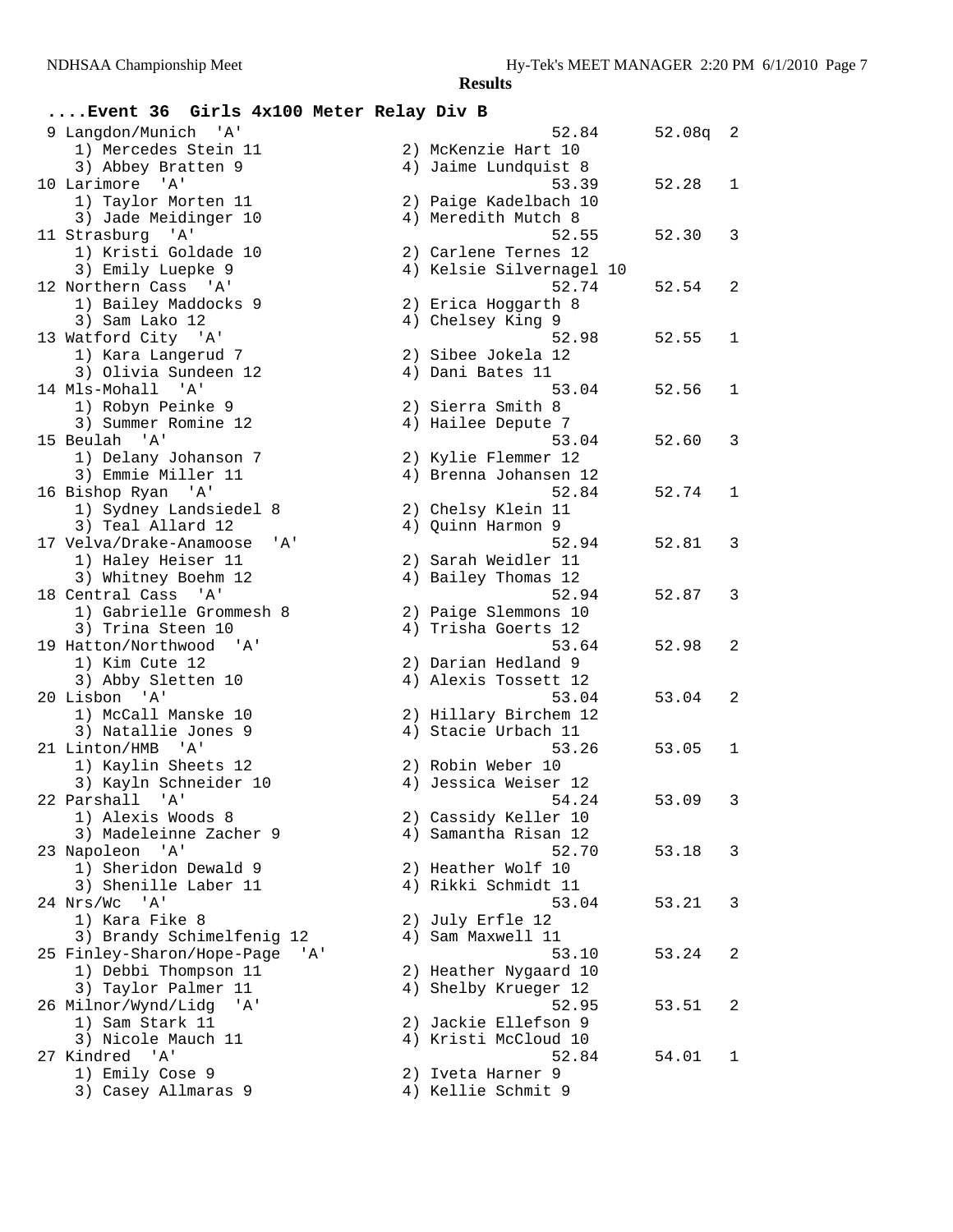# **Event 36 Girls 4x100 Meter Relay Div B**

| ============                                     | ==========                                               |               |
|--------------------------------------------------|----------------------------------------------------------|---------------|
| Overall: * 48.76                                 | 5/28/2010 Bismarck, Bismarck                             |               |
|                                                  | D Churchill, C Faller, J Puhalla, B Solemsaas            |               |
| 2004<br>State: ! 50.01                           | Carrington, Carrington                                   |               |
| School                                           | A. Friezen, K. Kurtz, A. Friezen, N. Thompson<br>Prelims | Finals Points |
| Finals                                           |                                                          |               |
| 1 Bowman County 'A'                              | 50.84                                                    | 51.49<br>10   |
| 1) Shelbi McGee 8                                | 2) Olivia Duletski 10                                    |               |
| 3) Erika Olson 10                                | 4) Anne Duletski 12                                      |               |
| 2 Carrington<br>' A '                            | 50.88                                                    | 51.85<br>8    |
| 1) Jacey Engelhorn 8                             | 2) Josey Page 9                                          |               |
| 3) Noelle Braaten 11                             | 4) Page Anderson 8                                       |               |
| 3 Bottineau<br>$\overline{A}$                    | 51.55                                                    | 52.29<br>6    |
| 1) Laura Diepolder 12                            | 2) Whitney Page 10                                       |               |
| 3) Courtney Gallagher 8                          | 4) Ashleigh Aufforth 10                                  |               |
| 4 Rugby 'A'                                      | 51.46                                                    | 5<br>52.52    |
| 1) Emily Paul 11                                 | 2) Crystal Hovland 11                                    |               |
| 3) Rachel Hoffert 11                             | 4) Emily Stier 7<br>52.08                                | 4             |
| 5 Langdon/Munich 'A'<br>1) Mercedes Stein 11     | 2) McKenzie Hart 10                                      | 52.96         |
| 3) Jaime Lundquist 8                             | 4) Abbey Bratten 9                                       |               |
| 6 Hazen 'A'                                      | 51.84                                                    | 53.04<br>3    |
| 1) Brandi Mantz 11                               | 2) Jenna Maas 12                                         |               |
| 3) Morgan Karges 10                              | 4) DeeAnna Ziegler 10                                    |               |
| -- Dickinson Trinity 'A'                         | 51.37                                                    | DNF           |
| 1) Kelsey Barth 11                               | 2) Kendra Kovash 12                                      |               |
| 3) Jordyn Bender 12                              | 4) Andrea Jirges 10                                      |               |
| -- Valley City 'A'                               | 51.75                                                    | DNF           |
| 1) Jenna Jacob 10                                | 2) Mary Faure 11                                         |               |
| 3) Steph Braunagel 12                            | 4) Molly Willson 10                                      |               |
| -- Mott-Regent 'A'                               | 51.42                                                    | DNF           |
| 1) McKayla Roll 9                                | 2) Abby Honeyman 8                                       |               |
| 3) Jill Zimmerman 12                             | 4) Marah Friez 9                                         |               |
| Girls 4x200 Meter Relay Div B<br><b>Event 40</b> |                                                          |               |
| Overall: * 1:43.41<br>2006                       | Milnor/Wynd/Lidg, Milnor/Wynd/ Lidg                      |               |
|                                                  | C Boyer, J Ellefson, T Mauch, K Stark                    |               |
| State: ! 1:43.41<br>2006                         | Milnor/Wynd/Lidg, Milnor/Wynd/                           |               |
|                                                  | C Boyer, J Ellefson, T Mauch, K Stark                    |               |
| School                                           | Seed                                                     | Prelims<br>H# |
| Preliminaries                                    |                                                          |               |
| 1 Dickinson Trinity<br>'' A '                    | 1:49.70                                                  | 1:47.260<br>1 |
| 1) Kelsey Barth 11                               | 2) Ashley Sickler 12                                     |               |

| Preliminaries           |                         |  |
|-------------------------|-------------------------|--|
| 1 Dickinson Trinity 'A' | 1:49.70<br>$1:47.260$ 1 |  |
| 1) Kelsey Barth 11      | 2) Ashley Sickler 12    |  |
| 3) Andrea Jirges 10     | 4) Jordyn Bender 12     |  |
| 2 Mott-Regent 'A'       | 1:48.90<br>$1:47.770$ 2 |  |
| 1) McKayla Roll 9       | 2) Abby Honeyman 8      |  |
| 3) Samantha Ebert 11    | 4) Marah Friez 9        |  |
| 3 Hazen 'A'             | 1:49.50<br>$1:48.120$ 3 |  |
| 1) Brandi Mantz 11      | 2) Jenna Maas 12        |  |
| 3) DeeAnna Ziegler 10   | 4) Breaunna Oakland 11  |  |
| 4 Napoleon 'A'          | $1:47.860$ 2<br>1:50.54 |  |
| 1) Sheridon Dewald 9    | 2) Heather Wolf 10      |  |
| 3) Mariah Janqula 8     | 4) Rikki Schmidt 11     |  |
|                         |                         |  |

5 Bottineau 'A' 1:50.44 1:47.96Q 1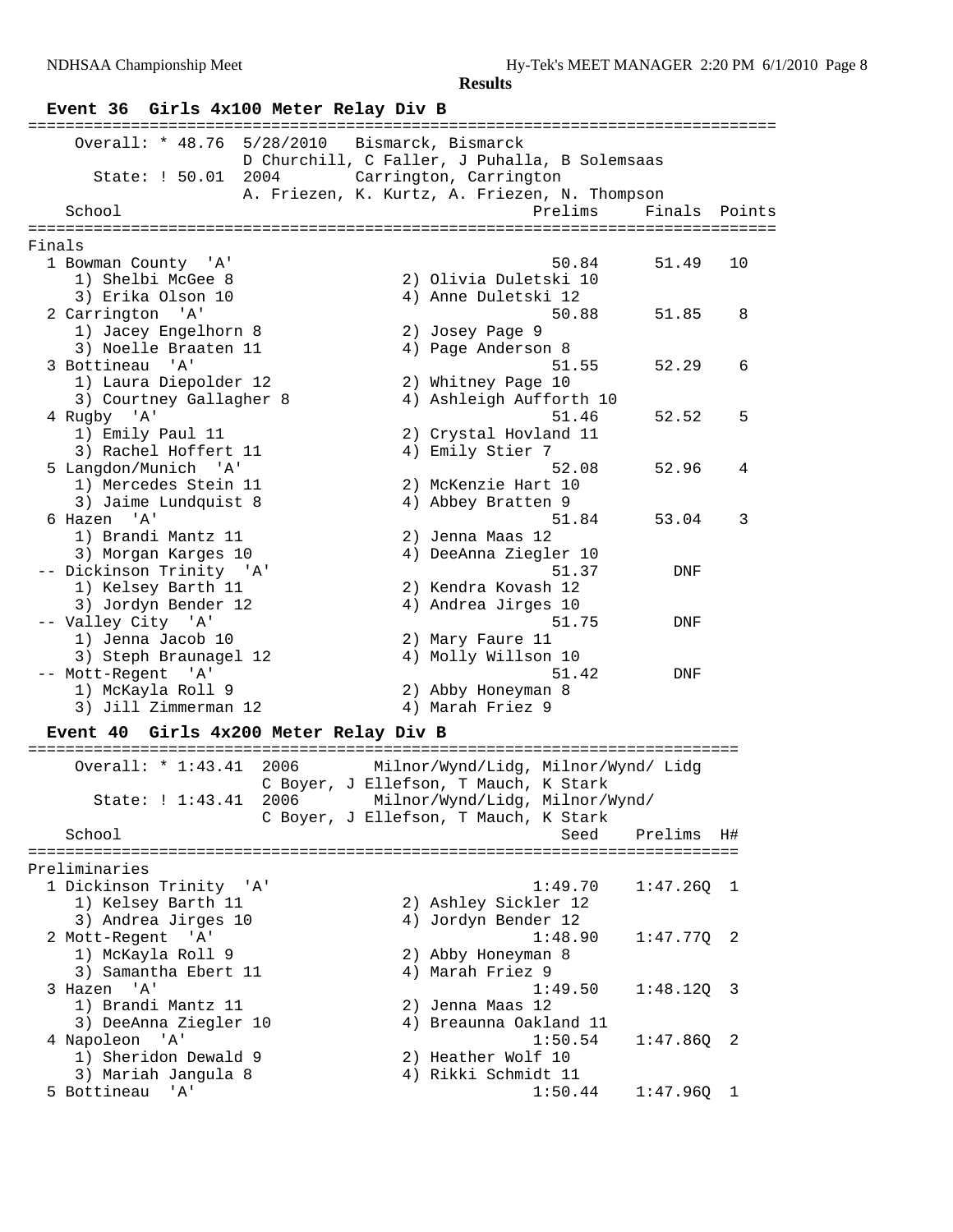## **....Event 40 Girls 4x200 Meter Relay Div B** 1) Laura Diepolder 12 2) Whitney Page 10 3) Courtney Gallagher 8 6 Kindred 'A'

1) Casey Allmaras 9 3) Sierra Martinez 9 7 Rugby 'A' 1) Shanaya Fred 8 3) Rachel Hoffert 11 8 Velva/Drake-Anamoose 'A' 1) Whitney Boehm 12 3) Sarah Weidler 11 9 Carrington 'A' 1) Page Anderson 8 3) Noelle Braaten 11 10 Finley-Sharon/Hope-Page 'A 1) Debbi Thompson 11 3) Taylor Palmer 11 11 Milnor/Wynd/Lidg 'A' 1) Sam Stark 11 3) Anna Fuka 12 12 Watford City 'A' 1) Dani Bates 11 3) Olivia Sundeen 12 13 Nrs/Wc 'A' 1) Kara Fike 8 3) Brandy Schimelfenig 12 14 Strasburg 'A' 1) Carlene Ternes 12 3) Emily Luepke 9 15 Parshall 'A' 1) Alexis Woods 8 3) Madeleinne Zacher 9 16 Oakes 'A' 1) Josie Bopp 11 3) Nicole Warren 9 17 North Border 'A' 1) Brenna Carpenter 10 3) Kyla Horgan 9 18 Park River/Ford-L/A-E/E 'A 1) Katia Kjelland 8 3) Danielle Gorder 12 19 Central Cass 'A' 1) Gabrielle Grommesh 8 3) Trina Steen 10 20 Langdon/Munich 'A' 1) Mercedes Stein 11 3) Abbey Bratten 9 -- Bowman County 'A' 1) Shelbi McGee 8 3) Erika Olson 10

|    | z) wurtuey rage ro       |          |   |
|----|--------------------------|----------|---|
| 4) | Ashleigh Aufforth 10     |          |   |
|    | 1:49.54                  | 1:49.41Q | 3 |
| 2) | Iveta Harner 9           |          |   |
| 4) | Kellie Schmit 9          |          |   |
|    | 1:50.94                  |          |   |
|    |                          | 1:48.95q | 1 |
| 2) | Emily Paul 11            |          |   |
|    | 4) Crystal Hovland 11    |          |   |
|    | 1:50.94                  | 1:49.02q | 1 |
| 2) | Brittany Berndt 10       |          |   |
| 4) | Kara Kuntz 11            |          |   |
|    | 1:50.74                  | 1:49.20q | 2 |
| 2) | Hope Carr 12             |          |   |
|    |                          |          |   |
| 4) | Josey Page 9             |          |   |
|    | 1:50.57                  | 1:49.47  | 3 |
| 2) | Heather Nygaard 10       |          |   |
| 4) | Shelby Krueger 12        |          |   |
|    | 1:49.64                  | 1:49.61  | 2 |
| 2) | Kristi McCloud 10        |          |   |
| 4) | Jenni Wettstein 11       |          |   |
|    | 1:51.54                  | 1:49.70  | 3 |
|    |                          |          |   |
|    | 2) McKayla Haugeberg 9   |          |   |
| 4) | Sibee Jokela 12          |          |   |
|    | 1:51.24                  | 1:51.34  | 2 |
|    | 2) July Erfle 12         |          |   |
| 4) | Sam Maxwell 11           |          |   |
|    | 1:53.50                  | 1:51.39  | 1 |
|    | 2) Jenifer Wikenheiser 9 |          |   |
| 4) | Kelsie Silvernagel 10    |          |   |
|    | 1:52.64                  |          |   |
|    |                          | 1:51.74  | 3 |
| 2) | Maisey Gillies 9         |          |   |
| 4) | Samantha Risan 12        |          |   |
|    | 1:55.14                  | 1:51.88  | 3 |
|    | 2) Sydney Breitbach 8    |          |   |
| 4) | Britta Skjefte 10        |          |   |
|    | 1:53.14                  | 1:52.64  | 2 |
| 2) | Morgan Beattie 11        |          |   |
| 4) | Hailey Longtin 12        |          |   |
|    |                          |          |   |
|    | 1:54.44                  | 1:52.66  | 1 |
|    | 2) Brittnee Linn 11      |          |   |
|    | 4) Jessie Thompson 10    |          |   |
|    | 1:55.04                  | 1:53.41  | 2 |
|    | 2) Rachel Wieland 9      |          |   |
| 4) | Paige Slemmons 10        |          |   |
|    | 1:50.54                  | 1:54.41  | 3 |
| 2) | Julie Dinius 10          |          |   |
|    |                          |          |   |
| 4) | McKenzie Hart 10         |          |   |
|    | 1:48.32                  | DQ       | 1 |
| 2) | Olivia Duletski 10       |          |   |
|    | 4) Anne Duletski 12      |          |   |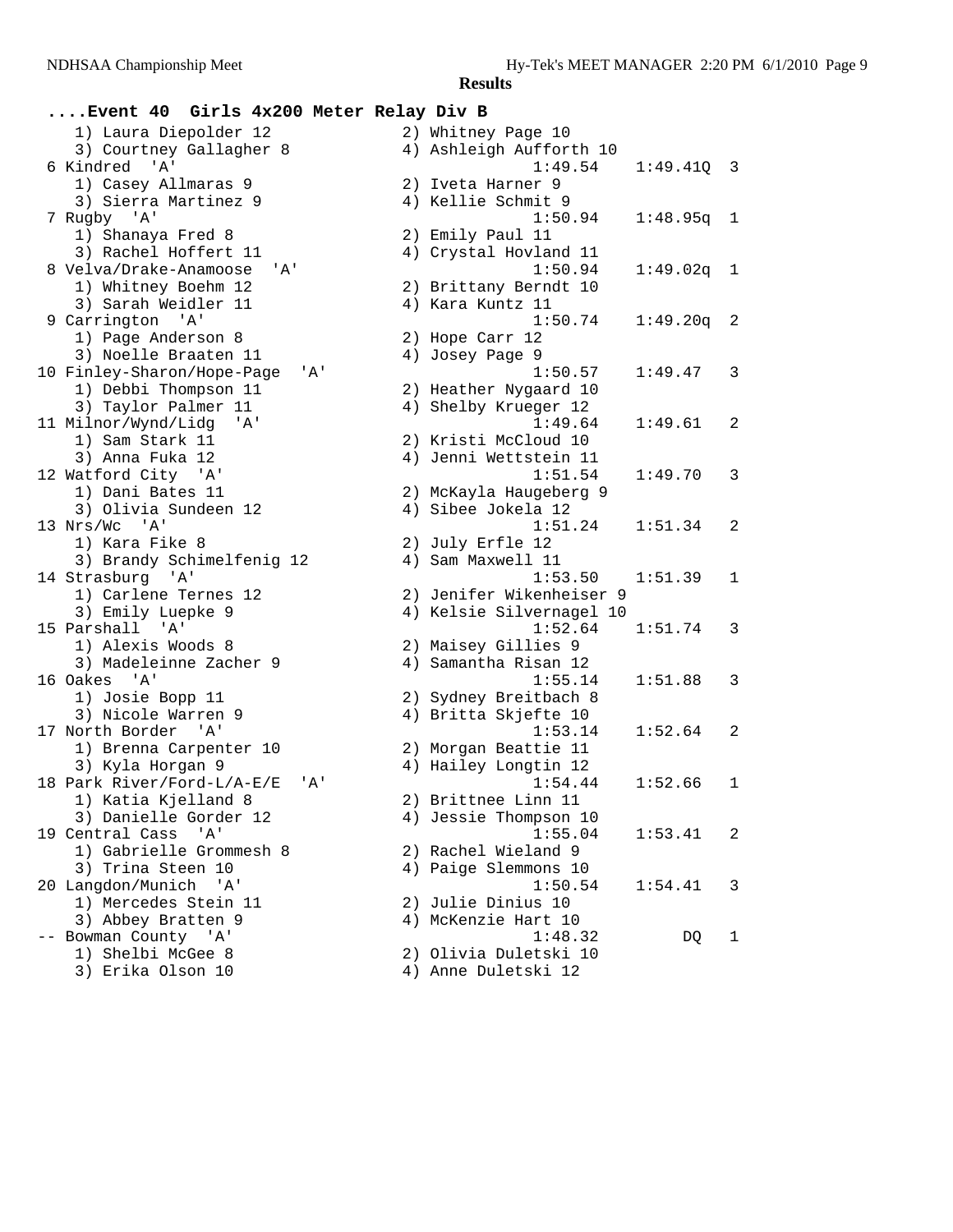## **Event 40 Girls 4x200 Meter Relay Div B**

| Overall: * 1:43.41<br>2006             | Milnor/Wynd/Lidg, Milnor/Wynd/ Lidg                      |  |
|----------------------------------------|----------------------------------------------------------|--|
|                                        | C Boyer, J Ellefson, T Mauch, K Stark                    |  |
| State: ! 1:43.41                       | 2006 Milnor/Wynd/Lidg, Milnor/Wynd/                      |  |
|                                        | C Boyer, J Ellefson, T Mauch, K Stark                    |  |
| School                                 | Prelims<br>Finals<br>Points                              |  |
|                                        |                                                          |  |
| Finals                                 |                                                          |  |
| 1 Dickinson Trinity 'A'                | 1:47.26<br>1:47.27<br>10                                 |  |
| 1) Kelsey Barth 11                     | 2) Ashley Sickler 12                                     |  |
| 3) Andrea Jirges 10                    | 4) Jordyn Bender 12                                      |  |
| 2 Hazen 'A'                            | 1:48.12<br>1:48.45<br>8                                  |  |
| 1) Brandi Mantz 11                     | 2) Jenna Maas 12                                         |  |
| 3) DeeAnna Ziegler 10                  | 4) Breaunna Oakland 11                                   |  |
| 3 Bottineau 'A'                        | 1:47.96<br>1:48.82<br>6                                  |  |
| 1) Laura Diepolder 12                  | 2) Whitney Page 10                                       |  |
| 3) Courtney Gallagher 8                | 4) Ashleigh Aufforth 10                                  |  |
| 4 Carrington 'A'                       | 1:49.20<br>5<br>1:48.98                                  |  |
| 1) Page Anderson 8                     | 2) Josey Page 9                                          |  |
| 3) Noelle Braaten 11                   | 4) Hope Carr 12                                          |  |
| 5 Napoleon 'A'                         | 1:47.86<br>1:49.35<br>4                                  |  |
| 1) Sheridon Dewald 9                   | 2) Heather Wolf 10                                       |  |
| 3) Mariah Jangula 8                    | 4) Rikki Schmidt 11                                      |  |
| 6 Mott-Regent 'A'                      | 1:47.77<br>1:49.68<br>3                                  |  |
| 1) McKayla Roll 9                      | 2) Abby Honeyman 8                                       |  |
| 3) Samantha Ebert 11<br>7 Kindred 'A'  | 4) Marah Friez 9<br>1:49.41<br>2                         |  |
| 1) Sierra Martinez 9                   | 1:50.18<br>2) Iveta Harner 9                             |  |
| 3) Casey Allmaras 9                    | 4) Kellie Schmit 9                                       |  |
| 8 Velva/Drake-Anamoose<br>'A'          | 1:49.02<br>1:52.50<br>1                                  |  |
| 1) Haley Heiser 11                     | 2) Brittany Berndt 10                                    |  |
| 3) Sarah Weidler 11                    | 4) Whitney Boehm 12                                      |  |
| -- Rugby 'A'                           | 1:48.95<br>DNF                                           |  |
| 1) Shanaya Fred 8                      | 2) Emily Paul 11                                         |  |
| 3) Rachel Hoffert 11                   | 4) Crystal Hovland 11                                    |  |
|                                        |                                                          |  |
| Event 44 Girls 4x400 Meter Relay Div B |                                                          |  |
|                                        | ------------                                             |  |
| Overall: * 4:00.08<br>2003             | , Mandan                                                 |  |
| State: ! 4:02.50<br>2002               | M Luther, K Streyle, A Taylor, A Streyle<br>, Carrington |  |
|                                        | J. Aljets, W. Carlson, S. Klein, A. Friezen              |  |
| School                                 | Seed<br>Finals<br>H# Points                              |  |
|                                        |                                                          |  |
| 1 Watford City 'A'                     | 4:11.84<br>3<br>4:10.56<br>10                            |  |
| 1) Dani Bates 11                       | 2) Kade Ross 10                                          |  |
| 3) Marti Quale 11                      | 4) Sibee Jokela 12                                       |  |
| 2 Velva/Drake-Anamoose<br>'A'          | 4:12.44<br>4:11.85<br>3<br>8                             |  |
| 1) Whitney Boehm 12                    | 2) Brittany Berndt 10                                    |  |
| 3) Sarah Weidler 11                    | 4) Kara Kuntz 11                                         |  |
| 3 Rugby 'A'                            | 4:13.14<br>6<br>3<br>4:13.94                             |  |
| 1) Emily Paul 11                       | 2) Rachel Hoffert 11                                     |  |
| 3) Sydney Kraft 10                     | 4) Crystal Hovland 11                                    |  |
| 4 Kindred 'A'                          | 4:10.74<br>5<br>4:14.27<br>3                             |  |
| 1) Emily Cose 9                        | 2) Iveta Harner 9                                        |  |
| 3) Sierra Martinez 9                   | 4) Kellie Schmit 9                                       |  |
| 5 Nrs/Wc<br>' A'                       | 4:16.24<br>4<br>4:14.45<br>2                             |  |

1) Kara Fike 8 2) Brandy Schimelfenig 12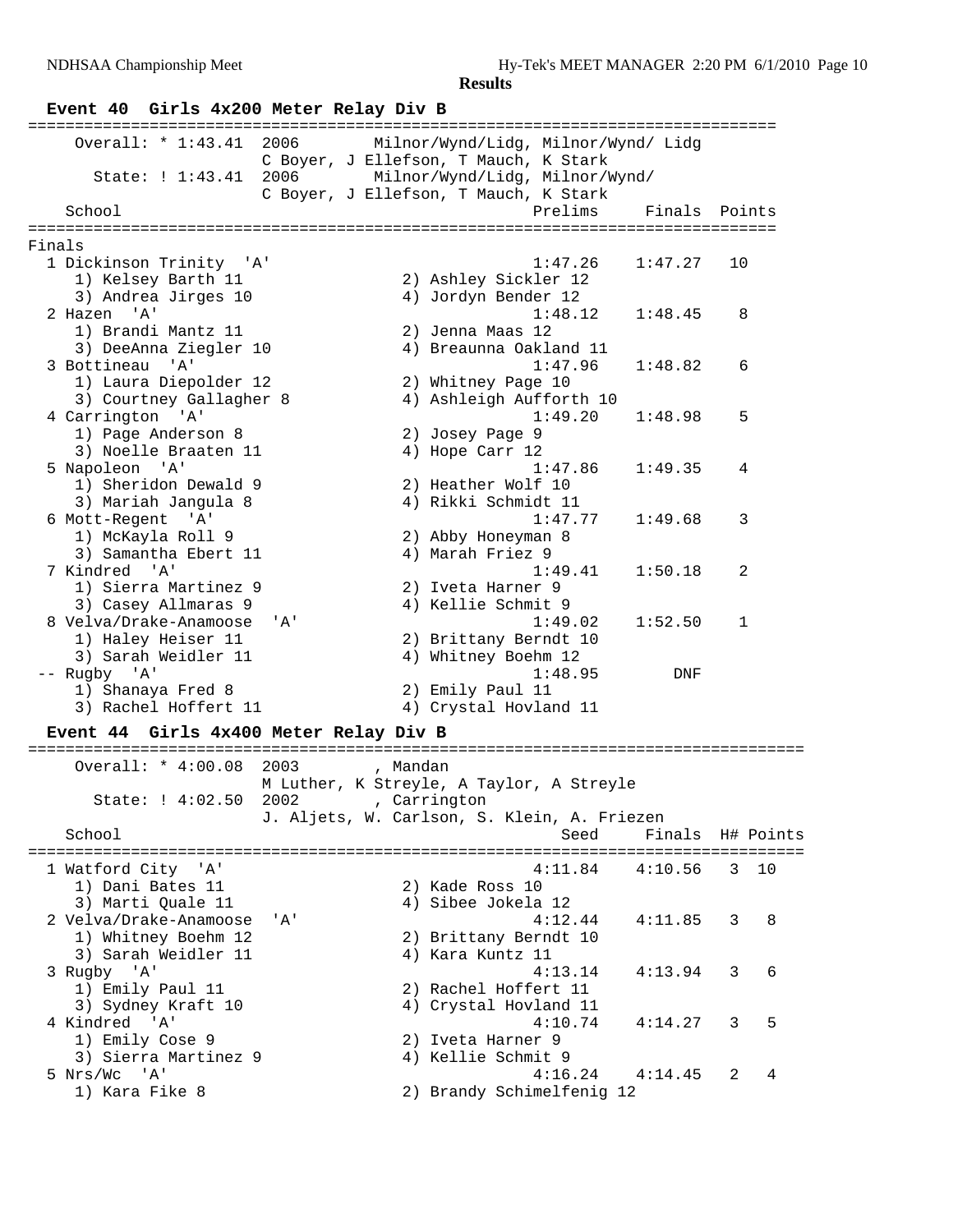| Event 44 Girls 4x400 Meter Relay Div B      |                           |         |   |                |
|---------------------------------------------|---------------------------|---------|---|----------------|
| 3) Sam Maxwell 11                           | 4) July Erfle 12          |         |   |                |
| 6 North Border<br>$^{\prime}$ A $^{\prime}$ | 4:22.14                   | 4:14.50 | 2 | 3              |
| 1) Morgan Beattie 11                        | 2) Brenna Carpenter 10    |         |   |                |
| 3) Taylor Hartje 10                         | 4) Hailey Longtin 12      |         |   |                |
| 7 Milnor/Wynd/Lidg<br>'' A '                | 4:12.13                   | 4:14.89 | 3 | $\overline{2}$ |
| 1) Anna Fuka 12                             | 2) Kristi McCloud 10      |         |   |                |
| 3) Rachel Sakry 9                           | 4) Jenni Wettstein 11     |         |   |                |
| 8 Bowman County 'A'                         | 4:15.19                   | 4:15.00 | 3 | 1              |
| 1) Erika Olson 10                           | 2) Lisa Swanson 12        |         |   |                |
| 3) Miranda Miller 10                        | 4) Shelbi McGee 8         |         |   |                |
| 9 Beulah 'A'                                | 4:15.46                   | 4:15.61 | 2 |                |
| 1) Brenna Johansen 12                       | 2) Delany Johanson 7      |         |   |                |
| 3) Kylie Flemmer 12                         | 4) Kelsey Kraft 12        |         |   |                |
| 10 Dickinson Trinity 'A'                    | 4:13.35                   | 4:16.55 | 3 |                |
| 1) Kelsey Barth 11                          | 2) Ashley Sickler 12      |         |   |                |
| 3) Kendra Kovash 12                         | 4) Jordyn Bender 12       |         |   |                |
| 11 Carrington 'A'                           | 4:15.44                   | 4:18.34 | 2 |                |
|                                             |                           |         |   |                |
| 1) Katie Ingebretson 12                     | 2) Hope Carr 12           |         |   |                |
| 3) Hanna Lipetzky 9                         | 4) Page Anderson 8        |         |   |                |
| 12 Benson County 'A'                        | 4:19.84                   | 4:18.87 | 2 |                |
| 1) Erin Leier 12                            | 2) Katelynn Engh 9        |         |   |                |
| 3) Breana Buehler 10                        | 4) Shelby Brandvold 8     |         |   |                |
| 13 Hazen 'A'                                | 4:14.42                   | 4:20.87 | 3 |                |
| 1) Brandi Mantz 11                          | 2) Jenna Maas 12          |         |   |                |
| 3) DeeAnna Ziegler 10                       | 4) Breaunna Oakland 11    |         |   |                |
| 14 Bishop Ryan 'A'                          | 4:21.04                   | 4:21.22 | 2 |                |
| 1) Dailey Garber 10                         | 2) Emily Medalen 11       |         |   |                |
| 3) Quinn Harmon 9                           | 4) Chelsy Klein 11        |         |   |                |
| 15 Linton/HMB<br>' A '                      | 4:25.62                   | 4:21.47 | 1 |                |
| 1) Robin Weber 10                           | 2) McKenzie Schatz 10     |         |   |                |
| 3) Jessica Weiser 12                        | 4) Kayln Schneider 10     |         |   |                |
| 16 Napoleon 'A'                             | 4:25.16                   | 4:22.09 | 2 |                |
| 1) Sheridon Dewald 9                        | 2) Brenna Schmidt 9       |         |   |                |
| 3) Kendra Weigel 9                          | 4) Mariah Jangula 8       |         |   |                |
| 17 Oakes 'A'                                | 4:20.14                   | 4:22.21 | 2 |                |
| 1) Ashley Peterson 9                        | 2) Kaitlyn Awender 9      |         |   |                |
| 3) Makenzie Sell 11                         | 4) Nicole Warren 9        |         |   |                |
| 18 North Sarg/Sarg Cent<br>'A'              | 4:16.00                   | 4:23.97 | 2 |                |
| 1) Kasandra Ptacnik 11                      | 2) Chelsey Anderson 8     |         |   |                |
| 3) Hannah Schlecht 7                        | 4) Ariel Waloch 12        |         |   |                |
| 19 Cavalier 'A'                             | 4:29.44                   | 4:26.65 | 1 |                |
| 1) Julia Hartz 8                            | 2) Kendra Smith 10        |         |   |                |
| 3) Lexi Furstenau 10                        | 4) Taylor Brown 11        |         |   |                |
| 20 Kidder Co 'A'                            | 4:34.56                   | 4:30.60 | 1 |                |
| 1) Sadie Rohrich 8                          | 2) Allison Barnick 11     |         |   |                |
| 3) Jamie Blotter 8                          | 4) Amber Rangeloff 11     |         |   |                |
| 21 Stanley/Powers Lake<br>'A'               | 4:36.84                   | 4:31.35 | 1 |                |
| 1) ReeAnn Mehus 10                          | 2) Taylor Grihorash 11    |         |   |                |
| 3) Tess Hoherz 7                            | 4) Shaunessy Dauwalder 10 |         |   |                |
| 22 Langdon/Munich 'A'                       | 4:14.24                   | 4:33.95 | 3 |                |
| 1) Mercedes Stein 11                        |                           |         |   |                |
|                                             | 2) Abbey Bratten 9        |         |   |                |
| 3) Jaime Lundquist 8                        | 4) Brittany Fetsch 8      |         |   |                |
|                                             |                           |         |   |                |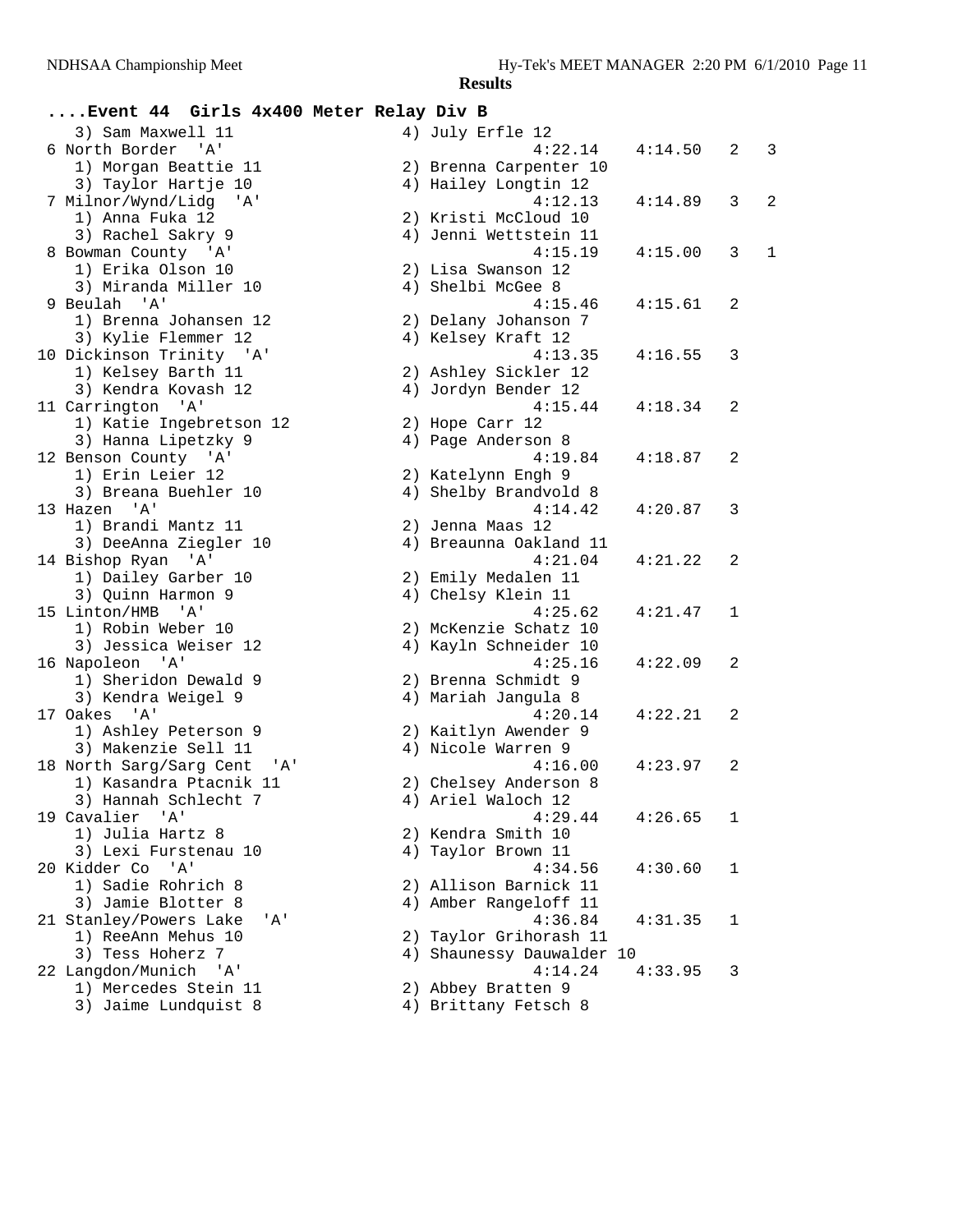# **Event 48 Girls 4x800 Meter Relay Div B**

| Overall: * 9:29.79 1999 (Bismarck Century<br>2003<br>State: ! 9:37.41 | J. Kindschi, M. Jacobson, Katie Reim, Beth Hoge<br>New Town, New Town |          |        |
|-----------------------------------------------------------------------|-----------------------------------------------------------------------|----------|--------|
|                                                                       | A Brady, N Wells, N Baker, P Garcia                                   |          |        |
| School                                                                | Seed                                                                  | Finals   | Points |
| 1 Benson County 'A'                                                   | ================================<br>9:50.44                           | 9:45.62  | 10     |
| 1) Sara Schwanke 9                                                    | 2) Erin Leier 12                                                      |          |        |
| 3) Katelynn Engh 9                                                    | 4) Alyssa Anderson 8                                                  |          |        |
| 2 Dickinson Trinity 'A'                                               | 10:12.74                                                              | 9:59.38  | 8      |
| 1) Ashley Sickler 12                                                  | 2) Whitney Wilhelmi 12                                                |          |        |
| 3) Katelyn Grinsteinner 8                                             | 4) Morgan Kuntz 8                                                     |          |        |
| 3 North Border 'A'                                                    | 10:10.94                                                              | 10:07.62 | 6      |
| 1) Morgan Beattie 11                                                  | 2) Shanon Lene 11                                                     |          |        |
| 3) Hailey Longtin 12                                                  | 4) Brenna Carpenter 10                                                |          |        |
| 4 Velva/Drake-Anamoose<br>'A'                                         | 10:08.34                                                              | 10:13.40 | 5      |
| 1) Tasha Heisler 10                                                   | 2) Breanne Sherlock 10                                                |          |        |
| 3) Cassidy Peterson 8                                                 | 4) Kara Kuntz 11                                                      |          |        |
| 5 Watford City 'A'                                                    | 10:16.44                                                              | 10:14.42 | 4      |
| 1) Stephanie Deutsch 12                                               | 2) Kristen Stenehjem 11                                               |          |        |
| 3) Sibee Jokela 12                                                    | 4) Kade Ross 10                                                       |          |        |
| 6 New Town 'A'                                                        | 10:43.04                                                              | 10:15.75 | 3      |
| 1) Shanice Lambert 12                                                 | 2) Taylor McGrady 9                                                   |          |        |
| 3) Brooke Fettig 9                                                    | 4) Jayli Fimbres 12                                                   |          |        |
| 7 Milnor/Wynd/Lidg 'A'                                                | 10:20.00                                                              | 10:16.47 | 2      |
| 1) Anna Fuka 12                                                       | 2) Amy Heitkamp 12                                                    |          |        |
| 3) Kristi McCloud 10                                                  | 4) Rachel Sakry 9                                                     |          |        |
| 8 Nrs/Wc 'A'                                                          | 10:23.94                                                              | 10:17.30 | 1      |
| 1) Kortney Roscoe 9                                                   | 2) July Erfle 12                                                      |          |        |
| 3) Alyssa Bruer 9                                                     | 4) Laura Lies 12                                                      |          |        |
| 9 Bishop Ryan 'A'                                                     | 10:16.04                                                              | 10:19.89 |        |
| 1) Madison Wald 7                                                     | 2) Dailey Garber 10                                                   |          |        |
| 3) Kyler Roteliuk 7<br>10 Carrington 'A'                              | 4) Chelsy Klein 11<br>10:17.84                                        | 10:23.48 |        |
| 1) Amy Letawsky 11                                                    | 2) Page Anderson 8                                                    |          |        |
| 3) Amanda Indergaard 10                                               | 4) Katie Ingebretson 12                                               |          |        |
| 11 Thompson 'A'                                                       | 10:41.54                                                              | 10:26.46 |        |
| 1) Averi Olson 8                                                      | 2) Maggie Kysilka 12                                                  |          |        |
| 3) Brooke Shimek 9                                                    | 4) Kacey Morgan 8                                                     |          |        |
| 12 Richland 'A'                                                       | 10:45.84                                                              | 10:32.15 |        |
| 1) Lauren Casperson 12                                                | 2) Lindsay Jacobson 9                                                 |          |        |
| 3) Brooke Haverland 8                                                 | 4) Amanda Dufner 12                                                   |          |        |
| 13 Kindred<br>$^{\prime}$ A $^{\prime}$                               | 10:44.72                                                              | 10:39.30 |        |
| 1) Iveta Harner 9                                                     | 2) Emily Plecity 10                                                   |          |        |
| 3) Kellie Schmit 9                                                    | 4) Sierra Martinez 9                                                  |          |        |
| 14 Grafton 'A'                                                        | 10:48.84                                                              | 10:49.46 |        |
| 1) Chloe Tweten 10                                                    | 2) Aliza LaBonte 8                                                    |          |        |
| 3) Brooke Feltman 9                                                   | 4) Lexie Woinarowicz 8                                                |          |        |
| 15 Divide County 'A'                                                  | 10:50.04                                                              | 10:53.07 |        |
| 1) Kayla Casteel 10                                                   | 2) Ellie Gillund 10                                                   |          |        |
| 3) Hanna Gillund 8                                                    | 4) Tiffany Michelson 12                                               |          |        |
| 16 Valley City 'A'                                                    | 11:00.32                                                              | 10:59.00 |        |
| 1) Amanda Creviston 12                                                | 2) Ruth Ihry 9                                                        |          |        |
| 3) Natalie Ley 10                                                     | 4) Allyson Suhr 10                                                    |          |        |
| 17 Bowman County 'A'<br>1) Kaitlin Brooks 11                          | 10:38.74<br>2) Becca Fisher 7                                         | 11:06.37 |        |
| 3) Miranda Miller 10                                                  | 4) Lisa Swanson 12                                                    |          |        |
|                                                                       |                                                                       |          |        |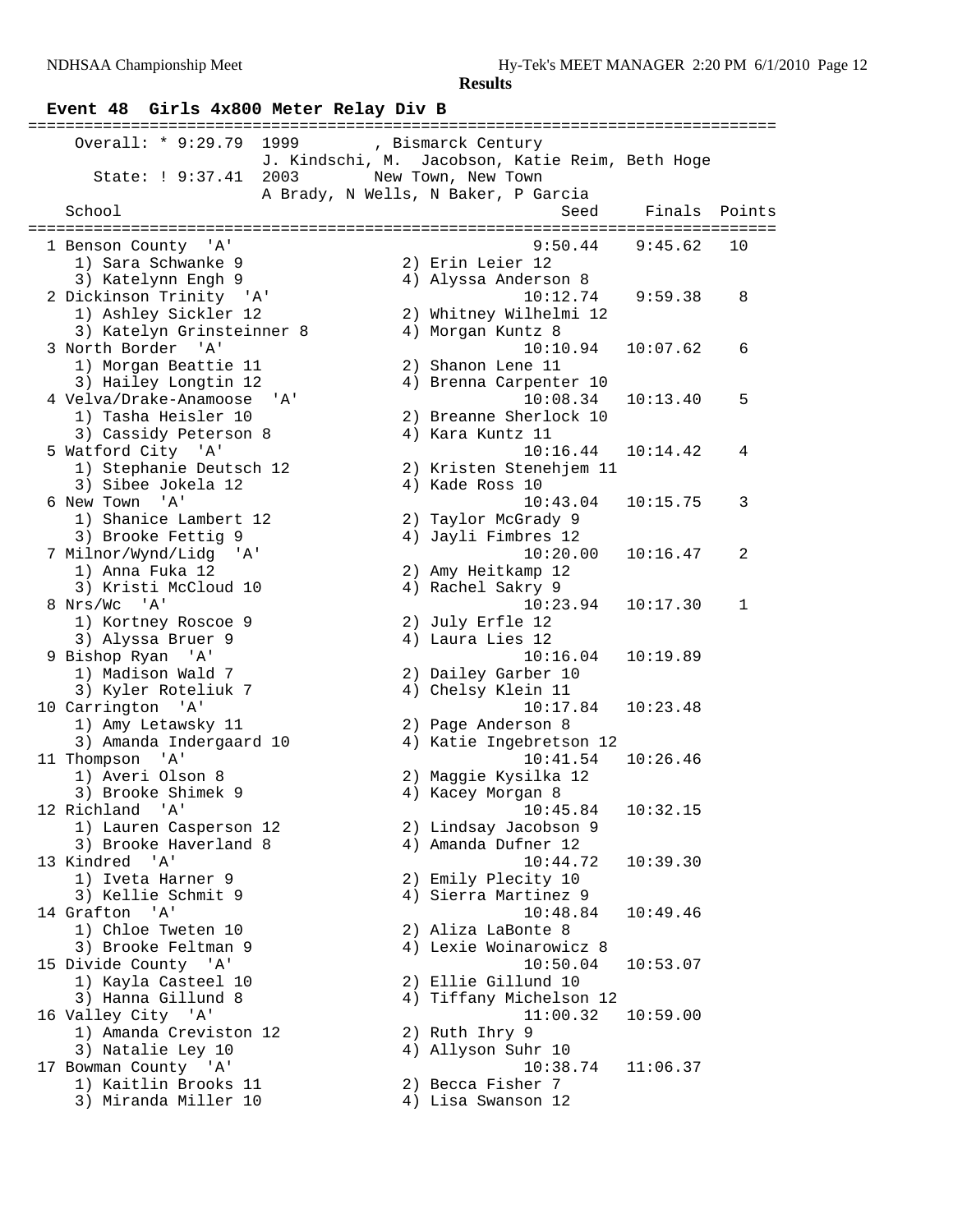## **....Event 48 Girls 4x800 Meter Relay Div B**

| 18 Washburn/Wilton 'A'             | 11:16.88              | 11:10.28 |
|------------------------------------|-----------------------|----------|
| 1) Josie Hettich 7                 | 2) Chasidy Nelson 10  |          |
| 3) Tienna Johnson 8                | 4) Tareena Johnson 10 |          |
| 19 Finley-Sharon/Hope-Page<br>' A' | 11:29.72              | 11:36.61 |
| 1) Rachel Erickson 9               | 2) Erin Bjerke 11     |          |
| 3) Megan Roller 11                 | 4) Maggie Moen 12     |          |
| 20 Linton/HMB 'A'                  | 11:35.25              | 12:06.78 |
| 1) Robin Mosset 7                  | 2) Tiffaney Gerving 7 |          |
| 3) Alexandria Umber 8              | 4) Amber Umber 8      |          |

## **Event 52 Girls High Jump Div B**

#### ================================================================================

| Overall: * 5-09.25<br>State: ! 5-09.25 2003 | 2003 | Halley Odegaard, Kindred<br>Halley Odegaard, Kindred |             |                         |              |
|---------------------------------------------|------|------------------------------------------------------|-------------|-------------------------|--------------|
| Name                                        |      | Year School                                          | Seed        | Finals Points           |              |
| 1 Kali Olson                                |      | 12 Lisbon                                            |             | $5 - 01.00$ $5 - 04.00$ | 10           |
| 2 Taylor Brown                              |      | 11 Cavalier                                          | $5 - 04.00$ | $5 - 03.00$             | 8            |
| 3 Aubrey Hovland                            |      | 9 Rugby                                              |             | 5-02.00 J5-03.00        | 6            |
| 4 Hailey Schaper                            |      | 12 Killdeer                                          | 5-03.00     | J5-03.00                | 5            |
| 5 Kaylin Sheets                             |      | 12 Linton/HMB                                        |             | 5-01.00 5-02.00         | $\,4$        |
| 6 Jordyn Sondrol                            |      | 12 Central McLean                                    |             | 5-02.00 5-01.00         | 3            |
| 7 Kelsey Kraft                              |      | 12 Beulah                                            |             | $5 - 01.00$ $4 - 11.00$ | $\sqrt{2}$   |
| 8 Amanda Valenta                            |      | 12 Montpelier                                        | $4 - 09.00$ | J4-11.00                | $\mathbf{1}$ |
| 9 Meghan Jorgenson                          |      | 9 Benson County                                      |             | $4-07.00$ $4-09.00$     |              |
| 9 Megan Klein                               |      | 10 Killdeer                                          | $5 - 01.00$ | $4 - 09.00$             |              |
| -- Kayla Haugen                             |      | 11 North Star/Stark                                  | $4 - 07.00$ | ΝH                      |              |
| -- Alice Trottier                           |      | 10 Trenton/Trin                                      | $4 - 05.00$ | NH                      |              |
| -- Shenille Laber                           |      | 11 Napoleon                                          | $5 - 01.00$ | NH                      |              |
| -- Alycia McGlothlin                        |      | 7 Trenton/Trin                                       | $4 - 03.00$ | NH                      |              |
| -- Kayle Schiele                            |      | 10 Surrey                                            | $5 - 01.00$ | NH                      |              |
| -- Darian Hedland                           |      | 9 Hatton/Northwood                                   | $5 - 01.00$ | NH                      |              |
| -- Sierra Eriksson                          |      | 10 May-Port CG                                       | $4 - 07.00$ | NH                      |              |
| -- Breann Benedict                          |      | $12 F-S/H-P$                                         | $4 - 09.00$ | NH                      |              |
| -- Summer Romine                            |      | 12 Mls-Mohall                                        | $5 - 02.00$ | ΝH                      |              |
| -- Abby Braaten                             |      | 8 Milnor/Wynd/Lidq                                   | $4 - 09.00$ | ΝH                      |              |
|                                             |      |                                                      |             |                         |              |

#### **Event 56 Girls Long Jump Div B**

| Overall: * 19-05.50<br>State: ! 19-05.50 | 2006 | Whitney Carlson, Carrington |                        |                    |     |    |
|------------------------------------------|------|-----------------------------|------------------------|--------------------|-----|----|
|                                          | 2006 | Whitney Carlson, Carrington |                        |                    |     |    |
| Name                                     |      | Year School                 | Seed                   | Finals Wind Points |     |    |
|                                          |      |                             | ---------------------- |                    |     |    |
| 1 Sharisa Yri                            |      | 12 Benson County            | 17-10.00               | $18 - 00.25$       | NWI | 10 |
| 2 Allison Opp                            |      | 12 Hazen                    | $16 - 07.50$           | $17 - 07.50$       | NWI | 8  |
| 3 Stephanie Friestad                     |      | 12 Rugby                    | $17-07.00$             | $16 - 10.50$       | NWI | 6  |
| 4 Brittany Berndt                        |      | 10 Velva/D-A                | $16 - 11.75$           | $16 - 09.50$       | NWI | 5  |
| 5 Casey Geffre                           |      | 12 Hankinson                | $16 - 05.00$           | $J16-09.50$        | NWI | 4  |
| 6 Beth Jochim                            |      | 12 Griggs Co Cent           | $17 - 00.25$           | $16 - 08.75$       | NWI | 3  |
| 7 McKayla Haugeberg                      |      | 9 Watford City              | $16 - 10.75$           | $16 - 04.25$       | NWI | 2  |
| 8 Josie Bopp                             |      | 11 Oakes                    | $17 - 02.00$           | $16 - 00.00$       | NWI |    |
| 9 Tashina Walker                         |      | 11 Harvey/Goodrich          | $16 - 02.50$           | $15 - 11.25$       | NWI |    |
| 10 Nikki Laufenberg                      |      | 12 Maple Valley/End         | $16 - 00.25$           | $15 - 10.25$       | NWI |    |
| 11 Haley Hughes                          |      | 9 New Salem                 | $15 - 03.00$           | $15 - 08.50$       | NWI |    |
| 12 Jaclyn Bachmeier                      |      | 12 Harvey/Goodrich          | $16 - 05.00$           | $15 - 07.50$       | NWI |    |
| 13 Britta Skjefte                        | 10   | Oakes                       | $16 - 06.00$           | $15 - 06.00$       | NWI |    |
| 14 McKenzie Hart                         |      | 10 Langdon/Munich           | $16 - 11.50$           | $15 - 05.75$       | NWI |    |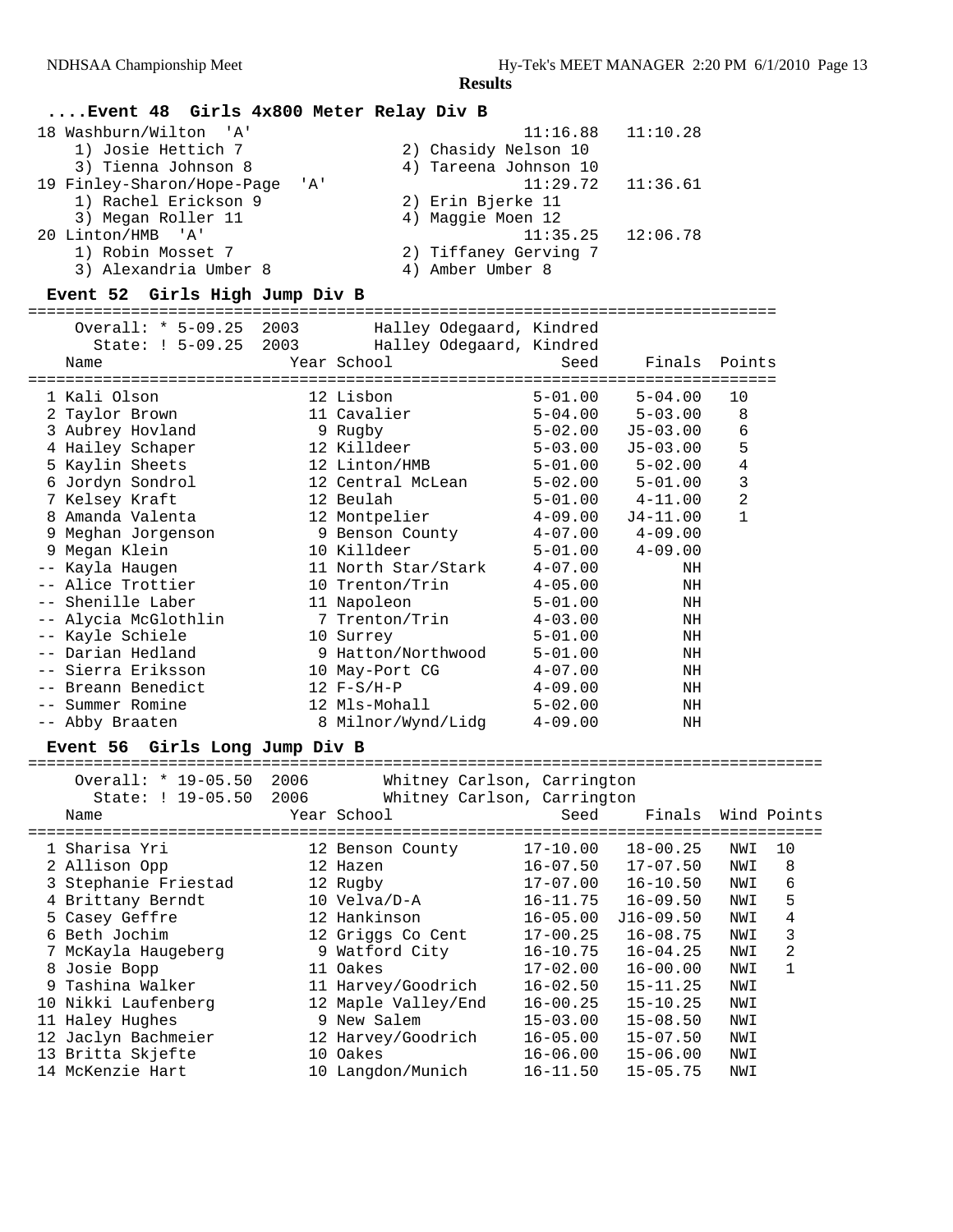## **....Event 56 Girls Long Jump Div B**

| 15 Kaitlin Ost    | 10 Edgeley/Kulm    | $16 - 02.75$ | $15 - 04.25$ | NWI |
|-------------------|--------------------|--------------|--------------|-----|
| 16 Darian Hedland | 9 Hatton/Northwood | $15 - 05.00$ | $15 - 01.00$ | NWI |
| 17 Brittney Dietz | 11 Beach           | $16 - 01.00$ | $14 - 10.25$ | NWI |
| 18 Alisha Braaten | 11 Glenburn/Wes    | $16 - 05.00$ | $14 - 08.50$ | NWI |
| 19 Alice Trottier | 10 Trenton/Trin    | $14 - 10.50$ | $14 - 06.00$ | NWI |
| 20 Hailey Schaper | 12 Killdeer        | $15 - 07.25$ | $14 - 04.75$ | NWI |

#### **Event 60 Girls Triple Jump Div B**

=====================================================================================

| Overall: * 39-04.25  | 1998 | Crystal Cummins, Fargo South |              |               |     |             |
|----------------------|------|------------------------------|--------------|---------------|-----|-------------|
| State: ! 38-09.75    | 2007 | Sarah Fegley, Bishop Ryan    |              |               |     |             |
| Name                 |      | Year School                  | Seed         | Finals        |     | Wind Points |
|                      |      |                              | =======      |               |     |             |
| 1 Allison Opp        |      | 12 Hazen                     | $38 - 07.00$ | $38 - 01.00$  | NWI | 10          |
| 2 Sharisa Yri        |      | 12 Benson County             | $36 - 11.00$ | $37 - 04.25$  | NWI | 8           |
| 3 Brittany Berndt    |      | 10 Velva/D-A                 | $34 - 11.50$ | $35 - 08.50$  | NWI | 6           |
| 4 Stephanie Friestad |      | 12 Rugby                     | $34 - 06.00$ | $35 - 01.50$  | NWI | 5           |
| 5 Taylor Morten      |      | 11 Larimore                  | $35 - 06.00$ | $J35 - 01.50$ | NWI | 4           |
| 6 Shenille Laber     |      | 11 Napoleon                  | $34 - 04.00$ | $34 - 10.25$  | NWI | 3           |
| 7 Josie Bopp         |      | 11 Oakes                     | $33 - 00.00$ | $34 - 08.50$  | NWI | 2           |
| 8 Beth Jochim        |      | 12 Griggs Co Cent            | $35 - 08.00$ | $34 - 07.75$  | NWI | 1           |
| 9 Steph Braunagel    |      | 12 Valley City               | $33 - 01.00$ | $34 - 07.25$  | NWI |             |
| 10 Andrea Jirges     |      | 10 Dickinson Trinity         | $35 - 09.00$ | $33 - 11.50$  | NWI |             |
| 11 Alisha Braaten    |      | 11 Glenburn/Wes              | $34 - 00.50$ | $33 - 07.50$  | NWI |             |
| 12 Cassie Holt       |      | 8 Hettinger/Scranton         | $34 - 06.50$ | $33 - 06.00$  | NWI |             |
| 13 Brenna Johansen   |      | 12 Beulah                    | $34 - 03.00$ | $32 - 11.25$  | NWI |             |
| 14 McKayla Haugeberg |      | 9 Watford City               | $31 - 04.50$ | $32 - 10.50$  | NWI |             |
| 15 Casey Geffre      |      | 12 Hankinson                 | $32 - 10.50$ | $32 - 09.50$  | NWI |             |
| 16 Kendra Kovash     |      | 12 Dickinson Trinity         | $34 - 06.00$ | $32 - 07.00$  | NWI |             |
| 17 Rachelle Clayton  |      | 10 Washburn/Wilton           | $32 - 07.25$ | $32 - 06.00$  | NWI |             |
| 18 Jordyn Sondrol    |      | 12 Central McLean            | $35 - 00.50$ | $31 - 11.50$  | NWI |             |
| 19 Brianna Allex     |      | 10 Watford City              | $30 - 10.00$ | $30 - 06.50$  | NWI |             |

#### **Event 64 Girls Shot Put Div B**

================================================================================ Overall: \* 48-02.75 2001 Briona Reynolds, GF Red River

| Overall: * 48-02.75 2001                      | Briona keynolds, GF ked kiver           |              |               |                |
|-----------------------------------------------|-----------------------------------------|--------------|---------------|----------------|
| State: ! 48-02.50 1997<br>Year School<br>Name | Jessica Sommerfeld, Lisbon              | Seed         | Finals Points |                |
| 1 Kali Hook                                   | ==================<br>12 Griggs Co Cent | $41 - 10.00$ | 41-04.50      | 10             |
| 2 Olivia Johnson                              | 10 Richland                             | 40-04.50     | $40 - 04.50$  | 8              |
| 3 Shaleen Helmer                              | 10 Griggs Co Cent                       | 37-08.00     | $39 - 04.00$  | 6              |
| 4 Kelsey Laufenberg                           | 8 Maple Valley/End                      | 41-00.00     | 38-08.50      | 5              |
| 5 Ashley Mogard                               | 10 Surrey                               | $36 - 09.00$ | $37 - 07.50$  | 4              |
| 6 Jamie Drevlow                               | 12 North Sarg/Sar C                     | $37 - 03.50$ | $37 - 05.00$  | 3              |
| 7 Ryan Whitebull                              | 11 Standing Rock/Self                   | $37 - 07.50$ | $36 - 09.00$  | $\overline{a}$ |
| 8 Katie Hanson                                | 11 Griggs Co Cent                       | 38-01.00     | $36 - 07.50$  | $\mathbf{1}$   |
| 9 Courtney Dixon                              | 10 Central Cass                         | $36 - 03.00$ | $36 - 04.00$  |                |
| 10 Emily Doe                                  | 11 Killdeer                             | $36 - 04.00$ | $36 - 01.00$  |                |
| 11 Natalie Stivers                            | 9 Glenburn/Wes                          | 35-11.00     | $35 - 09.00$  |                |
| 12 Molly Koenig                               | 11 Rugby                                | $35 - 11.00$ | $35 - 01.50$  |                |
| 13 Hillary Birchem                            | 12 Lisbon                               | $35 - 10.50$ | $34 - 04.50$  |                |
| 14 Kasey Link                                 | 10 Beulah                               | 33-11.25     | $34 - 03.00$  |                |
| 15 Elise Dick                                 | 12 Langdon/Munich                       | $36 - 08.00$ | $34 - 01.00$  |                |
| 16 Sam Maxwell                                | 11 Nrs/Wc                               | $36 - 00.00$ | $33 - 07.50$  |                |
| 17 Jessica Meland                             | 10 Harvey/Goodrich                      | 34-07.00     | $32 - 10.50$  |                |
| 18 Amber Montag                               | $11 F-S/H-P$                            | $31 - 09.00$ | $32 - 03.00$  |                |
|                                               |                                         |              |               |                |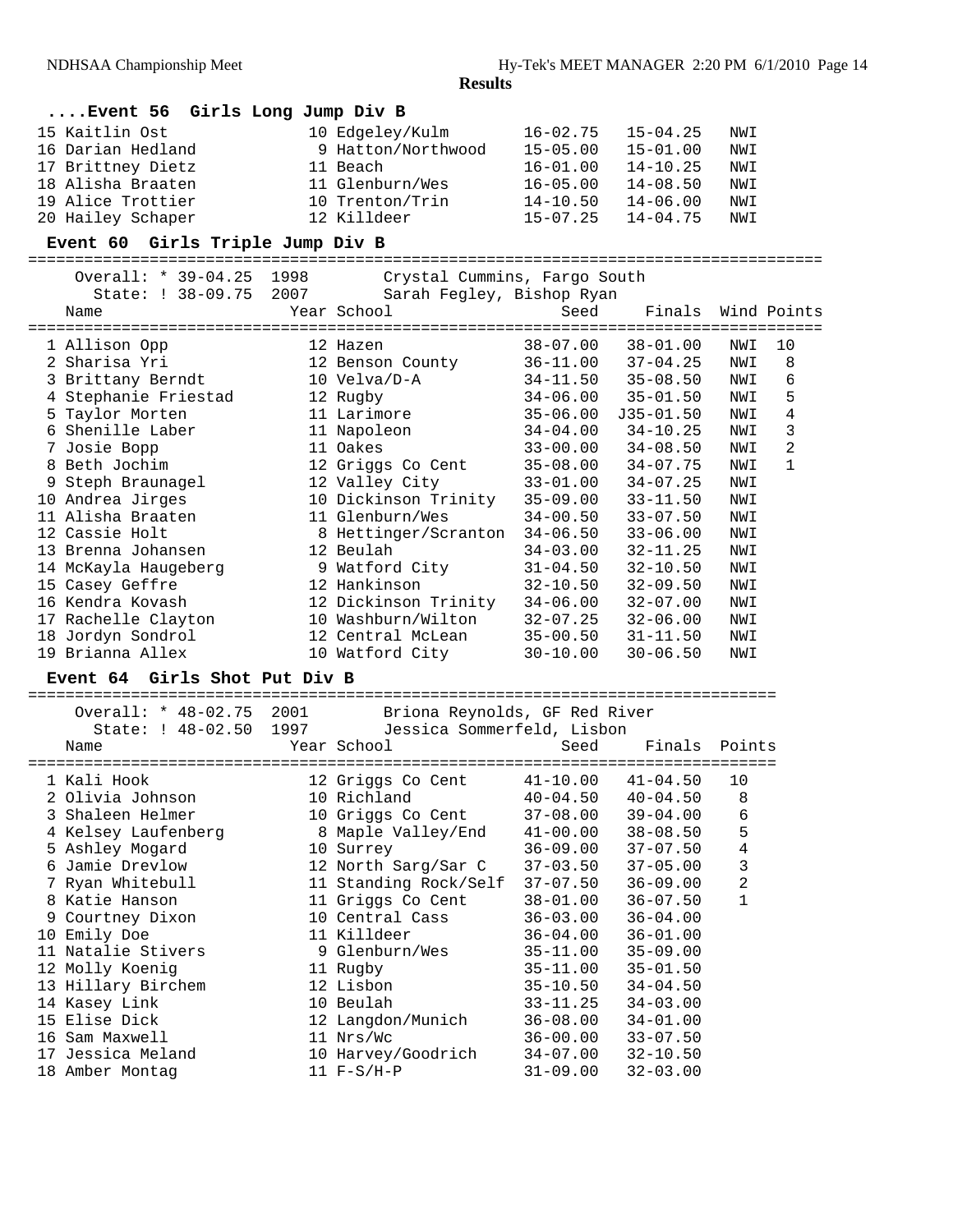## **....Event 64 Girls Shot Put Div B**

| 19 Kirsten Berntson | 10 Edgeley/Kulm     | $30 - 11.50$ | $32 - 01.00$ |
|---------------------|---------------------|--------------|--------------|
| 20 Cass Heigaard    | 12 Pr/F1/Ae/E       | $35 - 06.00$ | $32 - 00.00$ |
| 21 Cori Moberg      | 10 Washburn/Wilton  | $33 - 11.00$ | $31 - 10.50$ |
| 22 Katie Kaler      | 12 Milnor/Wynd/Lidg | $36 - 04.00$ | $31 - 07.00$ |
| 23 McKayla Nielsen  | 10 Parshall         | $31 - 03.25$ | $30 - 05.00$ |
| 24 Carolyn Wolf     | 10 New Town         | $30 - 01.25$ | $28 - 08.00$ |

#### **Event 68 Girls Discus Throw Div B**

#### ================================================================================

| Overall: * 172-00    | 1999 | Briona Reynolds, GF Red River |             |               |                |
|----------------------|------|-------------------------------|-------------|---------------|----------------|
| State: ! 148-08 2006 |      | Sara Neubauer, Bottineau      |             |               |                |
| Name                 |      | Year School                   | Seed        | Finals Points |                |
|                      |      |                               |             |               |                |
| 1 Hillary Birchem    |      | 12 Lisbon                     | $133 - 01$  | 122-11        | 10             |
| 2 Shaleen Helmer     |      | 10 Griggs Co Cent             | $114 - 06$  | 117-11        | 8              |
| 3 Cass Heigaard      |      | 12 Pr/Fl/Ae/E                 | 127-08      | $114 - 01$    | 6              |
| 4 Chantel Urban      |      | 11 Surrey                     | 119-02      | $110 - 05$    | 5              |
| 5 Sierra Rosenau     |      | 10 Carrington                 | $111 - 10$  | $106 - 02$    | $\overline{4}$ |
| 6 Mara Pankow        |      | 12 Hankinson                  | 121-07      | $104 - 10$    | 3              |
| 7 Stephanie Sauter   |      | 11 Washburn/Wilton            | 111-02      | 104-09        | $\overline{a}$ |
| 8 Olivia Johnson     |      | 10 Richland                   | $120 - 11$  | $103 - 00$    | $\mathbf{1}$   |
| 9 Micheala Halverson |      | 10 Milnor/Wynd/Lidg           | 136-06      | $102 - 00$    |                |
| 10 Ryan Whitebull    |      | 11 Standing Rock/Self         | $117 - 11$  | $100 - 07$    |                |
| 11 Tana Westphal     |      | 10 Hankinson                  | $116 - 05$  | $100 - 00$    |                |
| 12 Breana Barton     |      | 9 Carrington                  | $115 - 09$  | $98 - 10$     |                |
| 13 Taylor Boster     |      | 10 Killdeer                   | $111 - 06$  | $98 - 03$     |                |
| 14 Amber Montag      |      | $11 F-S/H-P$                  | $99 - 01$   | $97 - 04$     |                |
| 15 Bryn Nelson       |      | 12 North Sarg/Sar C           | $124 - 06$  | $96 - 06$     |                |
| 16 Sophie Miller     |      | 12 Montpelier                 | $99 - 00$   | $96 - 04$     |                |
| 17 Katie Kaler       |      | 12 Milnor/Wynd/Lidg           | 135-06      | $93 - 07$     |                |
| 18 Emily Doe         |      | 11 Killdeer                   | $112 - 06$  | $93 - 03$     |                |
| 19 Jaidyn Faine      |      | 8 Williams County             | 88-05 87-11 |               |                |
| 20 McKayla Nielsen   |      | 10 Parshall                   | 88-07       | $85 - 01$     |                |
| -- Jackie Miller     |      | 11 Mls-Mohall                 | $121 - 01$  | <b>ND</b>     |                |

#### **Event 72 Girls Javelin Throw Div B**

| Overall: * 148-03<br>State: ! 143-02<br>Name | 2006                                                                                                                                                                                                                                                                                                  | Seed                                                                                                                                                                                                                                                                                                                                                                                                                                                                                                                        | Finals                                                 | Points         |
|----------------------------------------------|-------------------------------------------------------------------------------------------------------------------------------------------------------------------------------------------------------------------------------------------------------------------------------------------------------|-----------------------------------------------------------------------------------------------------------------------------------------------------------------------------------------------------------------------------------------------------------------------------------------------------------------------------------------------------------------------------------------------------------------------------------------------------------------------------------------------------------------------------|--------------------------------------------------------|----------------|
|                                              |                                                                                                                                                                                                                                                                                                       | 131-01                                                                                                                                                                                                                                                                                                                                                                                                                                                                                                                      | 128-04                                                 | 10             |
|                                              |                                                                                                                                                                                                                                                                                                       | $133 - 05$                                                                                                                                                                                                                                                                                                                                                                                                                                                                                                                  | $123 - 05$                                             | 8              |
|                                              |                                                                                                                                                                                                                                                                                                       | $126 - 04$                                                                                                                                                                                                                                                                                                                                                                                                                                                                                                                  | $120 - 01$                                             | 6              |
|                                              |                                                                                                                                                                                                                                                                                                       | $126 - 08$                                                                                                                                                                                                                                                                                                                                                                                                                                                                                                                  | $119 - 08$                                             | 5              |
|                                              |                                                                                                                                                                                                                                                                                                       | $120 - 06$                                                                                                                                                                                                                                                                                                                                                                                                                                                                                                                  | $112 - 10$                                             | 4              |
|                                              |                                                                                                                                                                                                                                                                                                       | $107 - 01$                                                                                                                                                                                                                                                                                                                                                                                                                                                                                                                  | $111 - 07$                                             | 3              |
|                                              |                                                                                                                                                                                                                                                                                                       | $115 - 04$                                                                                                                                                                                                                                                                                                                                                                                                                                                                                                                  | $110 - 05$                                             | $\mathfrak{D}$ |
|                                              |                                                                                                                                                                                                                                                                                                       | $115 - 04$                                                                                                                                                                                                                                                                                                                                                                                                                                                                                                                  | $108 - 01$                                             | $\mathbf{1}$   |
| Shannon Overby                               |                                                                                                                                                                                                                                                                                                       | 118-06                                                                                                                                                                                                                                                                                                                                                                                                                                                                                                                      | $105 - 11$                                             |                |
|                                              |                                                                                                                                                                                                                                                                                                       | $105 - 03$                                                                                                                                                                                                                                                                                                                                                                                                                                                                                                                  | $102 - 06$                                             |                |
|                                              |                                                                                                                                                                                                                                                                                                       | $116 - 01$                                                                                                                                                                                                                                                                                                                                                                                                                                                                                                                  | $101 - 01$                                             |                |
|                                              |                                                                                                                                                                                                                                                                                                       | $102 - 04$                                                                                                                                                                                                                                                                                                                                                                                                                                                                                                                  | $100 - 07$                                             |                |
|                                              |                                                                                                                                                                                                                                                                                                       | $119 - 00$                                                                                                                                                                                                                                                                                                                                                                                                                                                                                                                  | $99 - 09$                                              |                |
|                                              |                                                                                                                                                                                                                                                                                                       |                                                                                                                                                                                                                                                                                                                                                                                                                                                                                                                             | $97 - 11$                                              |                |
|                                              |                                                                                                                                                                                                                                                                                                       | 110-07                                                                                                                                                                                                                                                                                                                                                                                                                                                                                                                      | $97 - 10$                                              |                |
|                                              |                                                                                                                                                                                                                                                                                                       | $100 - 02$                                                                                                                                                                                                                                                                                                                                                                                                                                                                                                                  | $97 - 06$                                              |                |
| 9                                            | 1 Jamie Drevlow<br>2 Sierra Rosenau<br>3 Kayla Hochhalter<br>4 Sydney Larson<br>5 Sam Reinke<br>6 Kaya Engen<br>7 Dayna Froseth<br>8 McKayla Haugeberg<br>10 Paige Haman<br>11 Taylor Brudevold<br>12 Kelsey Jacobson<br>13 Samantha Rangeloff<br>14 Emily Doe<br>15 Brianna Parr<br>16 Brittnee Linn | 2002 — 2003 — 2004 — 2005 — 2006 — 2007 — 2008 — 2008 — 2008 — 2008 — 2008 — 2008 — 2008 — 2008 — 2008 — 2008 — 2008 — 2008 — 2008 — 2008 — 2008 — 2008 — 2008 — 2008 — 2008 — 2008 — 2008 — 2008 — 2008 — 2008 — 2008 — 2008 —<br>Year School<br>12 North Sarg/Sar C<br>10 Carrington<br>8 Carrington<br>11 $Pr/F1/Re/E$<br>9 Lisbon<br>11 Velva/D-A<br>12 Kenmare/Bowbells<br>9 Watford City<br>11 Langdon/Munich<br>12 Rugby<br>12 Velva/D-A<br>12 Hazen<br>10 Kidder Co<br>11 Killdeer<br>$12 F-S/H-P$<br>11 Pr/F1/Ae/E | Katie Wilson, GF Red River<br>Sara Neubauer, Bottineau | $122 - 04$     |